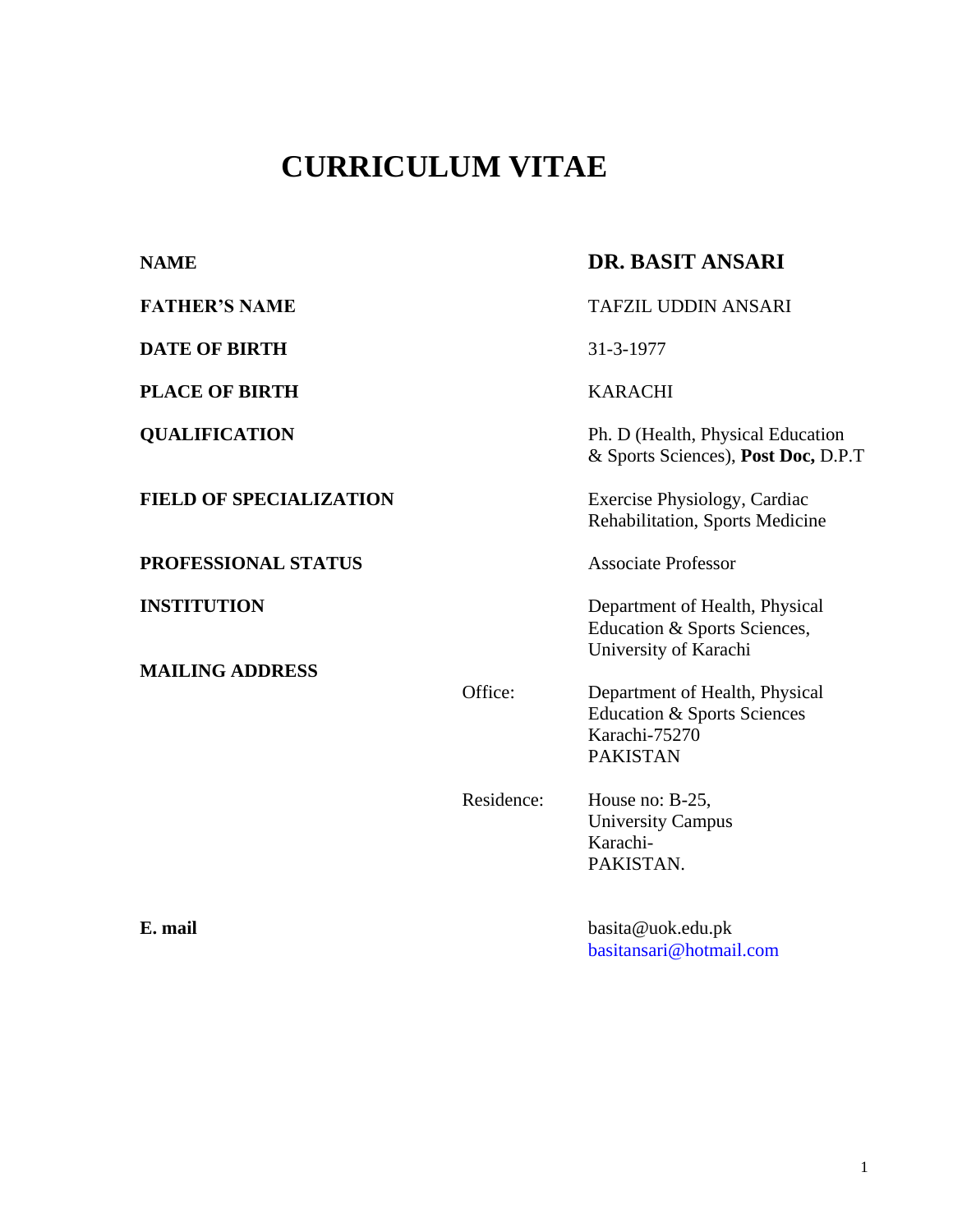# **ACADEMIC QUALIFICATION:**

| <b>DEGREE/</b><br><b>CERTIFICATE</b> | <b>INSTITUTION</b>                 | <b>SUBJECTS</b>                                          | <b>YEAR</b> |
|--------------------------------------|------------------------------------|----------------------------------------------------------|-------------|
| Post Doc                             | Tabba Heart Institute,             | Preventive Cardiology &<br><b>Cardiac Rehabilitation</b> | 2016        |
| D.P.T(d)                             | University of Karachi,<br>Pakistan | Physical Therapy                                         | 2013        |
| Ph.D.                                | University of Karachi,<br>Pakistan | Health, Physical<br>Education & Sports<br>Sciences       | 2012        |
| M.Sc.                                | University of Karachi,<br>Pakistan | Health, Physical<br>Education & Sports<br>Sciences       | 2003        |
| <b>B.S.PT</b>                        | University of Karachi,<br>Pakistan | Physical Therapy                                         | 1996        |
| B.Sc.                                | University of Karachi,<br>Pakistan | Chemistry,<br>Zoology,<br><b>Botany</b>                  | 1993        |

# **PUBLICATIONS:**

### **THESIS:**

**Basit Ansari (2012)** *"Effect of Exercise Therapy on Cardiac Rehabilitation in Pakistani Patients"*. **Ph.D. Thesis, Department of Health, Physical Education & Sports Sciences, University of Karachi, Pakistan.** 

### **RESEARCH PUBLICATIONS:**

1. Humayun Imran Azeemi , Sarah Sughra Asghar , Basit Ansari , Junaid Mahmood Alam ,Syed Riaz Mahmood (2020).Effects of Exercise in Fasting and Postprandial conditions with Metabolic Profiling of Fats and Carbohydrates Int. J. Biol. Biotech., 17 (3): 583- 587,

[http://www.ijbbku.com/assets/custom/journals/2020/3/EFFECTS%20OF%20EXERCISE](http://www.ijbbku.com/assets/custom/journals/2020/3/EFFECTS%20OF%20EXERCISE%20IN%20FASTING%20AND%20POSTPRANDIAL%20CONDITIONS%20WITH%20METABOLIC%20PROFILING%20OF%20FATS%20AND%20CARBOHYDRATES.pdf) [%20IN%20FASTING%20AND%20POSTPRANDIAL%20CONDITIONS%20WITH%2](http://www.ijbbku.com/assets/custom/journals/2020/3/EFFECTS%20OF%20EXERCISE%20IN%20FASTING%20AND%20POSTPRANDIAL%20CONDITIONS%20WITH%20METABOLIC%20PROFILING%20OF%20FATS%20AND%20CARBOHYDRATES.pdf)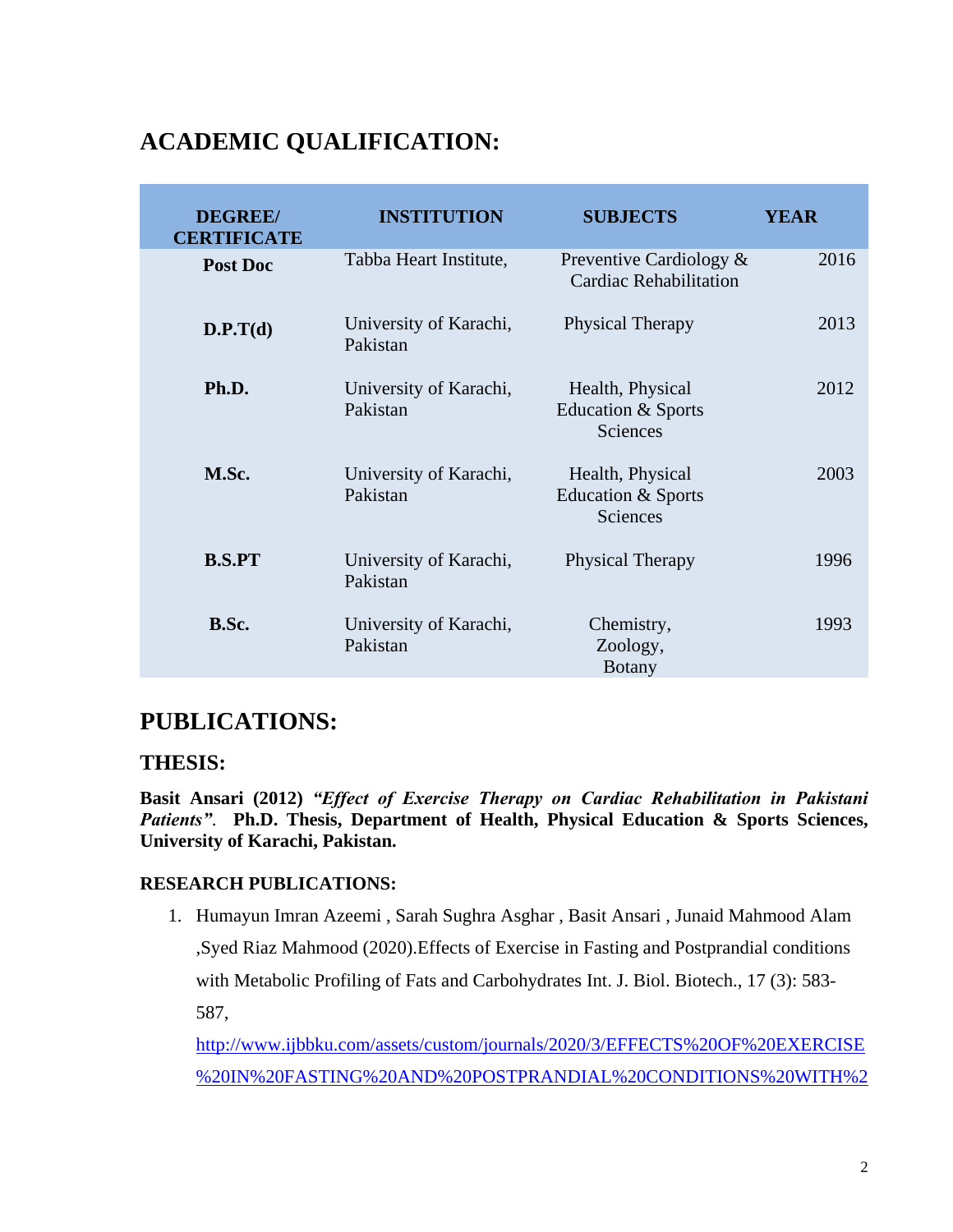# [0METABOLIC%20PROFILING%20OF%20FATS%20AND%20CARBOHYDRATES.](http://www.ijbbku.com/assets/custom/journals/2020/3/EFFECTS%20OF%20EXERCISE%20IN%20FASTING%20AND%20POSTPRANDIAL%20CONDITIONS%20WITH%20METABOLIC%20PROFILING%20OF%20FATS%20AND%20CARBOHYDRATES.pdf) [pdf](http://www.ijbbku.com/assets/custom/journals/2020/3/EFFECTS%20OF%20EXERCISE%20IN%20FASTING%20AND%20POSTPRANDIAL%20CONDITIONS%20WITH%20METABOLIC%20PROFILING%20OF%20FATS%20AND%20CARBOHYDRATES.pdf)

- 2. Humayun Imran Azeemi1, Basit Ansari1, Junaid Mahmood Alam and Syed Riaz Mahmood (2019) Assessment Of Blood Lactate Levels and its Correlation With Strenuous Exercise in Male Athletes With Type 2 Diabetes Mellitus (T2DM) Int. J. Biol. Biotech., 16 (2): 527-531, 2019. [https://www.ijbbku.com/assets/custom/journals/2019/2/Assessment%20of%20Blood%20](https://www.ijbbku.com/assets/custom/journals/2019/2/Assessment%20of%20Blood%20lactate%20levels%20and%20its%20correlation%20with%20strenuous%20exercise%20in%20male%20athletes%20with%20type%202%20Diabetes%20Mellitus%20(T2DM).pdf) [lactate%20levels%20and%20its%20correlation%20with%20strenuous%20exercise%20in](https://www.ijbbku.com/assets/custom/journals/2019/2/Assessment%20of%20Blood%20lactate%20levels%20and%20its%20correlation%20with%20strenuous%20exercise%20in%20male%20athletes%20with%20type%202%20Diabetes%20Mellitus%20(T2DM).pdf) [%20male%20athletes%20with%20type%202%20Diabetes%20Mellitus%20\(T2DM\).pdf](https://www.ijbbku.com/assets/custom/journals/2019/2/Assessment%20of%20Blood%20lactate%20levels%20and%20its%20correlation%20with%20strenuous%20exercise%20in%20male%20athletes%20with%20type%202%20Diabetes%20Mellitus%20(T2DM).pdf)
- 3. Humayun Imran Azeemi, Basit Ansari, Junaid Mahmood Alam, Syed Riaz Mehmood.(2019) Assessment of Serum Enzyme Levels in Various Muscular Dystrophy Conditions.*Int.J.Biol.Biotech*.,16(2):527-531 [https://onedrive.live.com/?authkey=%21AOnPpdFIuA0eAss&cid=0478B3E4F887CE3E](https://onedrive.live.com/?authkey=%21AOnPpdFIuA0eAss&cid=0478B3E4F887CE3E&id=478B3E4F887CE3E%215237&parId=478B3E4F887CE3E%215208&o=OneUp) [&id=478B3E4F887CE3E%215237&parId=478B3E4F887CE3E%215208&o=OneUp](https://onedrive.live.com/?authkey=%21AOnPpdFIuA0eAss&cid=0478B3E4F887CE3E&id=478B3E4F887CE3E%215237&parId=478B3E4F887CE3E%215208&o=OneUp)
- 4. Amna Aamir Khan, Ali Farhad, Pirzada Qasim Raza Siddiqui, Basit Ansari (2019) Effects of Osteoanabolic Exercises on Bone Mineral Density of Osteoporotic Females: A Randomized Controlled Trial. *International Journal of Health Sciences*. 12, (6), 9-13 <https://www.ijhs.org.sa/index.php/journal/article/view/3536/898>
- 5. Sumaira Imran Farooqui, Pirzada Qasim Raza Siddiqui, **Basit Ansari,** Ali Farhad (2019), Effects of Spinal Mobilization Techniques in the Management of Cobb Angle among Adolescent Idiopathic Scoliosis Patients. *Indo American Journal of Pharmaceutical Sciences*.06 (02), 4054-4062.

<http://doi.org/10.5281/zenodo.2567495>

6. Syed Abid Mehdi Kazmi, Pirzada Qasim Raza Siddiqui, **Basit Ansari** (2019), Assessment of Lumber Multifidus and Transverse Abdominis Muscle Thickness or Cross-Sectional by Rehabilitative Ultrasound Imaging-A Meta-analysis. *Indo American Journal of Pharmaceutical Sciences.*06 (01), 2052-2058. <http://doi.org/10.5281/zenodo.2549905>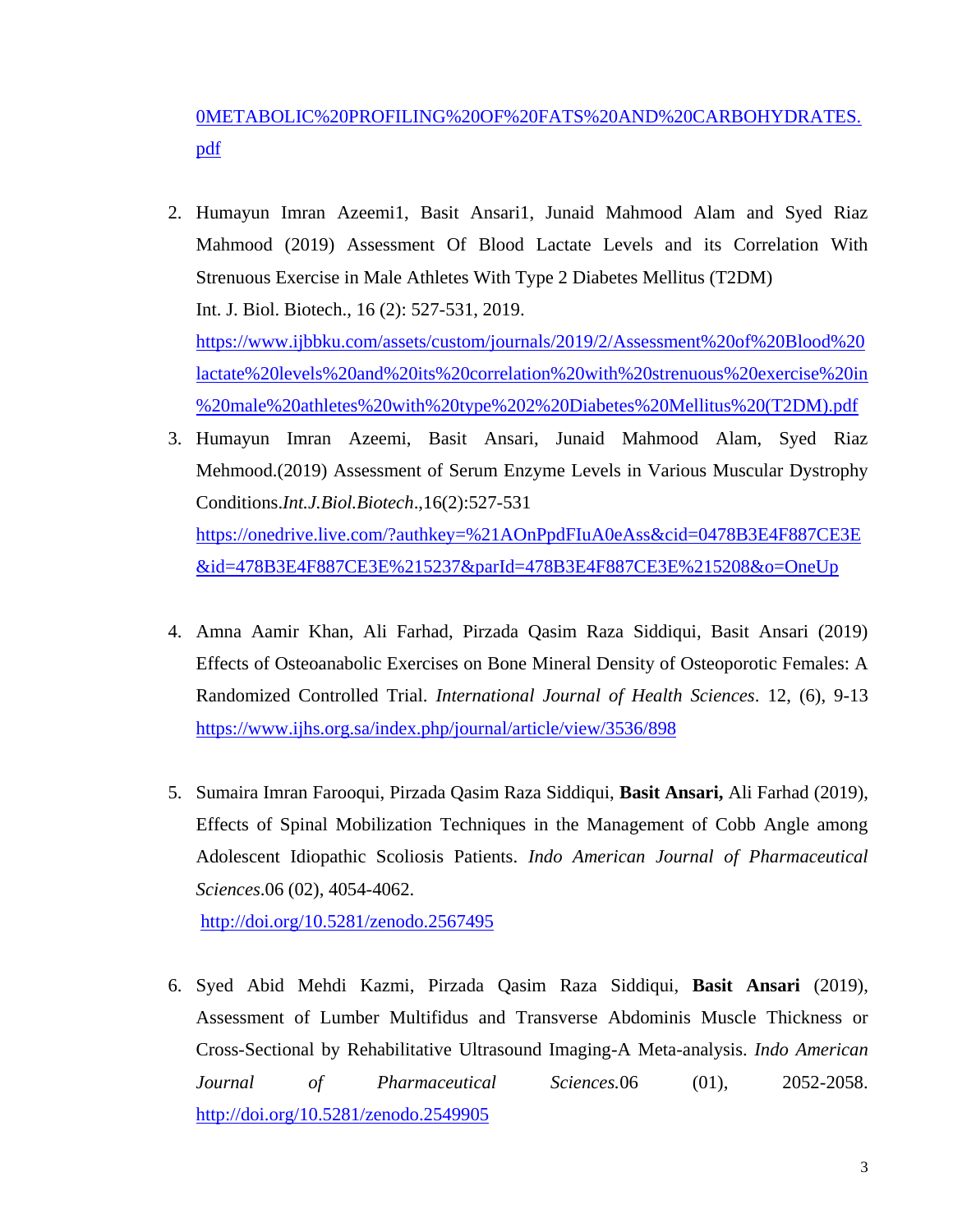- 7. Syed Abid Mehdi Kazmi, Pirzada Qasim Raza Siddiqui, **Basit Ansari** (2019), Ultrasound Imaging as a Feedback Tool to Measure the Efficacy of Core Stability Exercises vs Spinal Mobilization Technique in Patients with Low Back Pain. A Randomized Clinical Trial. *Indo American Journal of Pharmaceutical Sciences.*06 (01), 1326-1335 <http://doi.org/10.5281/zenodo.2544013>
- 8. Amna aamir khan, Pirzada qasim raza Siddiqui, **Basit Ansari,** ali farhad. (2019), Impact of Activity Monitors on Quantification of Physical Activity - A Systematic Review & Meta-Analysis. *Indo American Journal of Pharmaceutical Sciences*. 06 (02), 1-7 DOI: [10.2196/preprints.10856](http://dx.doi.org/10.2196/preprints.10856)
- 9. Sumaira Imran Farooqui, Pirzada Qasim Raza Siddiqui, **Basit Ansari**, Ali Farhad. (2018) Effects of Spinal Mobilization Techniques in the Management of Adolescent Idiopathic Scoliosis - A Meta-Analysis. *International Journal of Health Sciences.* 12(6) 36-41 <https://ijhsjournal.org/index.php/journal/article/view/3372/890>
- 10. Humayun Imran Azeemi, Basit Ansari, Junaid Mahmood Alam.(2018) Assessment of Serum Enzyme Levels in Various Muscular Dystrophy Conditions, *Int. j. biol. biotech*., 15 (4): 639-643 [https://onedrive.live.com/?authkey=%21AAWHfr7b9xTl9bU&cid=0478B3E4F887CE3E](https://onedrive.live.com/?authkey=%21AAWHfr7b9xTl9bU&cid=0478B3E4F887CE3E&id=478B3E4F887CE3E%215140&parId=478B3E4F887CE3E%215138&o=OneUp) [&id=478B3E4F887CE3E%215140&parId=478B3E4F887CE3E%215138&o=OneUp](https://onedrive.live.com/?authkey=%21AAWHfr7b9xTl9bU&cid=0478B3E4F887CE3E&id=478B3E4F887CE3E%215140&parId=478B3E4F887CE3E%215138&o=OneUp)
- 11. Toshaba Channa, Soniha Aslam, Yasmeen Iqbal, **Basit Ansari**, (2017) An analytic study of coaching evaluation process of female Directress Sports, The Shield, International Journal of Physical Education and Sports Sciences Vol. 12 **:**59-66
- 12. **Basit Ansari** , Masood A Qureshi and Raheela Rahmat Zohra, (2014) Effect of Exercise Training Program in Post-CRET Post-CABG Patients with Normal and Subnormal Ejection Fraction (EF > 50% or < 50%) After Coronary Artery Bypass Grafting *Surgery Pak. J. Pharm. Sci., Conference Issue,* 27(6), pp.2157-2163 **Impact Factor 0.804** <http://www.pjps.pk/wp-content/uploads/pdfs/27/6/Special/4-4042-SP.pdf>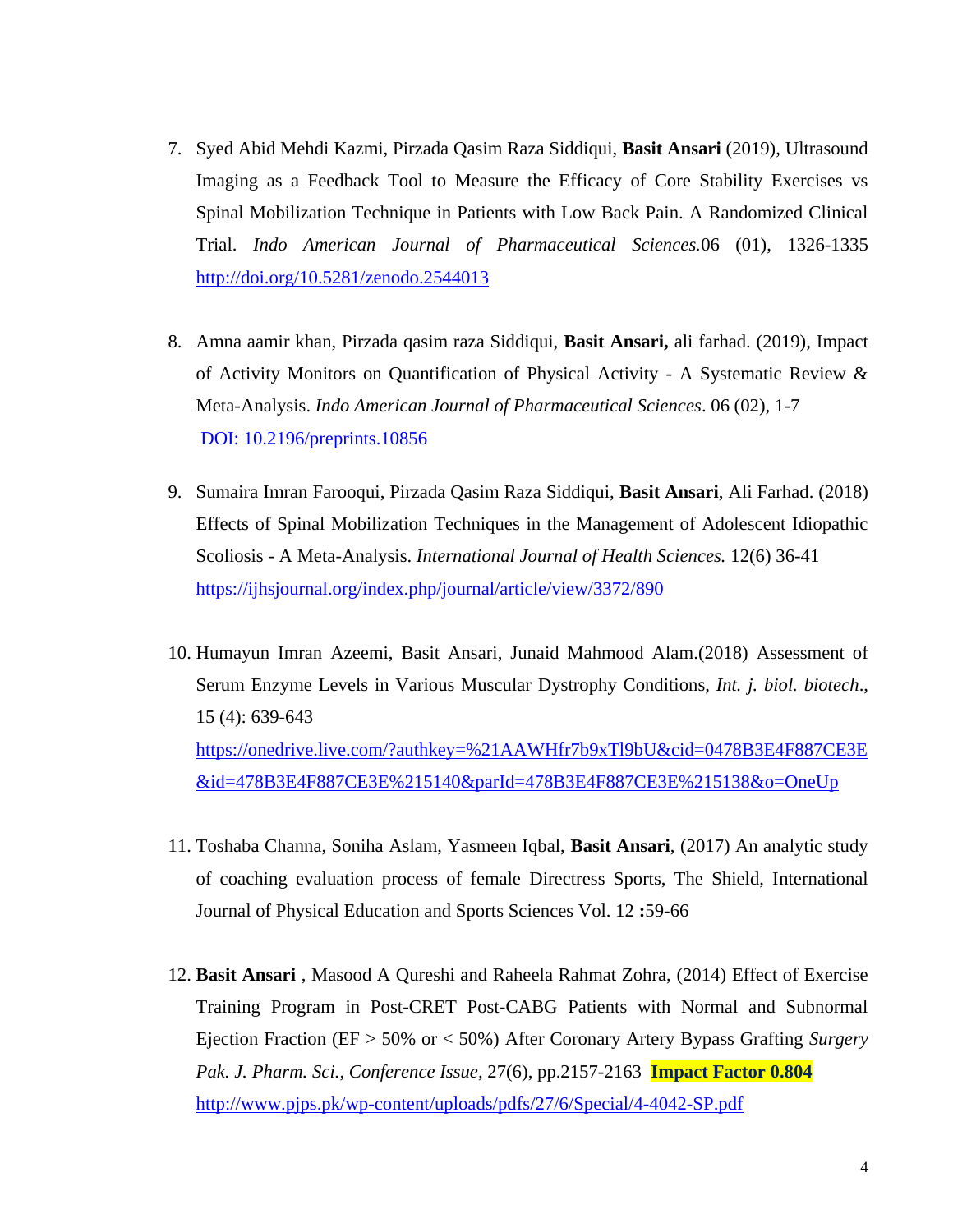13. Sara Sitara Qureshi, Basit-Ansari , Masood A Qureshi and Raheela Rahmat Zohra ((2014) The relationship between sleep and cognitive functioning in adult people , Pak. J. Pharm. Sci., Conference Issue, 27(6), pp.2153-2156 **Impact Factor 0.804**

<http://www.pjps.pk/wp-content/uploads/pdfs/27/6/Special/3-4041-SP.pdf>

- 14. **Basit Ansari,** Sara Sitara Qureshi, Humayun Imran Azeemi1 and Masood A. Qureshi (2013) Relationship between Stress and Emotional Distress among University Students *Pak. J. Biochem. Mol. Biol.*46(1): 8-10 [http://www.pjbmb.org.pk/images/PJBMBArchive/2013/PJBMB\\_46\\_1\\_Mar\\_2013/03.pdf](http://www.pjbmb.org.pk/images/PJBMBArchive/2013/PJBMB_46_1_Mar_2013/03.pdf)
- 15. Zehra Sitwat, **Ansari Basit**, Azhar Abid, Qureshi Masood Anwar (2013) Premenstrual Syndrome Symptoms (PMS) And Prevalence Among University Students In Karachi, Pakistan, *Intl J.Pharm,*2013,4(X), **DOI: 10.7897/2230-8407.04420** [https://irjponline.com/admin/php/uploads/1736\\_pdf.pdf](https://irjponline.com/admin/php/uploads/1736_pdf.pdf)
- 16. **Basit Ansari,** Sara Sitara Qureshi (2013) Parental Acceptance and Rejection in Relation With Self Esteem in Adolescents *Interdisciplinary Journal of Contemporary Research in Business*, 4, (11).552-57 <https://journal-archieves30.webs.com/552-557.pdf>
- 17. **Basit Ansari,** Sara Sitara Qureshi (2013) Stress and Coping in Caregivers of Cancer Patients. *Interdisciplinary Journal of Contemporary Research in Business*, 4, (11).558- 563

<https://journal-archieves30.webs.com/558-563.pdf>

18. **Basit Ansari,** Muhammad Hassan Bin Azad, Humayun Imran Azeemi, Shazia Tabassum (2013) Influence of Preparation for the Olympics 2012 on Environment Sustainability Policies of London, *Interdisciplinary Journal of Contemporary Research in Business*, 4, (11) 564-571

<https://journal-archieves30.webs.com/564-571.pdf>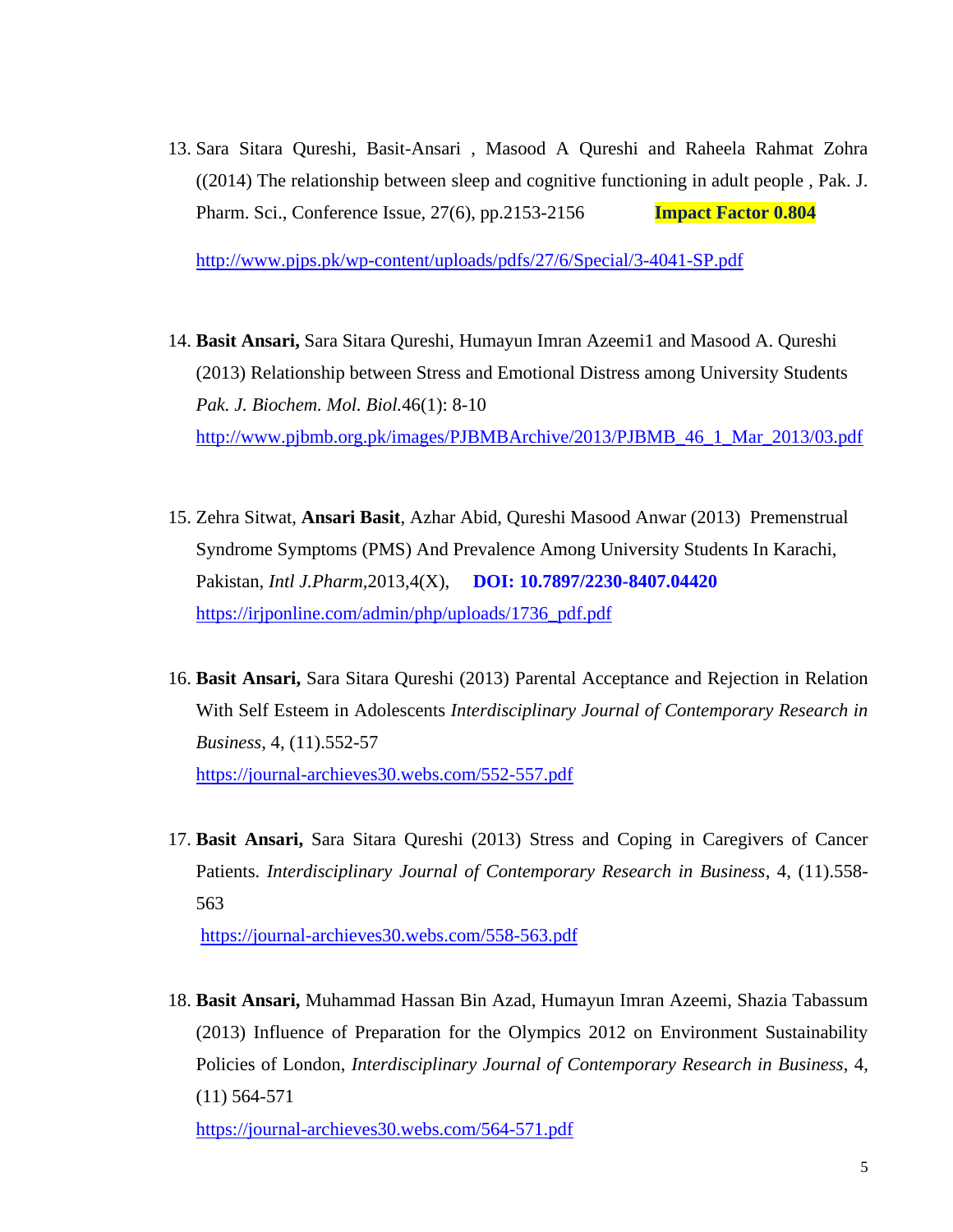19. Azra Parveen Azad, **Basit Ansari,** Muhammad Hassan Bin Azad, Niveen Qadri, (2013) Role of Public Sector Universities in Disaster Management using Stage-Wise Resource Capability Management Model, *Interdisciplinary Journal of Contemporary Research in Business*, 4, (12) 144-152

<https://journal-archieves31.webs.com/142-152.pdf>

20. Humayun Imran Azeemi, **Basit Ansari,** Kiran Akhtar, Syed Hasan Abbas, Afsheen Arif, Sitwat Zehra, (2013) Physical Therapy When Used Along With Electrical Modalities in Order To Improve The Range Of Motion in Frozen Shoulder is More Beneficial than Using Modalities Alone, *Interdisciplinary Journal of Contemporary Research in Business*, 4, (12) 336-344 <https://journal-archieves31.webs.com/336-344.pdf>

- 21. Muhammad Hassan Bin Azad, Niveen Qadri, **Basit Ansari**, Azra Parveen Azad, Shazia Tabussum, (2013) Resistance to Change: A Blessing or a Curse? *Interdisciplinary Journal of Contemporary Research in Business*, 4, (12) 345-353, <https://journal-archieves31.webs.com/345-353.pdf>
- 22. Muhammad Hassan Bin Azad, **Basit Ansari**, Niveen Qadri, Azra Parveen Azad, Hasan Raza (2013) Understanding Complexity to Aid in Leadership (2013) *International Organization of Scientific Research* (IOSR) (**Accepted).**
- 23. **Basit Ansari**, Masood A Qureshi, Sitwat Zehra, Humayun Imran Azeemi, Mazahir Zia Shiekh, (2013) The Progressive and Successive Daily Improvement in HR And BP in Pakistani Patients after Coronary Artery Bypass Grafting *INT. J. BIOL. BIOTECH.,* 10 (2): 319-325, [https://onedrive.live.com/?authkey=%21AM6Cnu7C%5FU%2DXXyY&cid=0478B3E4F](https://onedrive.live.com/?authkey=%21AM6Cnu7C%5FU%2DXXyY&cid=0478B3E4F887CE3E&id=478B3E4F887CE3E%211825&parId=478B3E4F887CE3E%211808&o=OneUp) [887CE3E&id=478B3E4F887CE3E%211825&parId=478B3E4F887CE3E%211808&o=](https://onedrive.live.com/?authkey=%21AM6Cnu7C%5FU%2DXXyY&cid=0478B3E4F887CE3E&id=478B3E4F887CE3E%211825&parId=478B3E4F887CE3E%211808&o=OneUp) **[OneUp](https://onedrive.live.com/?authkey=%21AM6Cnu7C%5FU%2DXXyY&cid=0478B3E4F887CE3E&id=478B3E4F887CE3E%211825&parId=478B3E4F887CE3E%211808&o=OneUp)**
- 24. Jamshaid Ahmed, **Basit Ansari** (2013) The Role Of Gender In Sports To Evaluate The Trait Sports Confidence Of Pakistani Elite Athletes., *INT. J. BIOL. BIOTECH.,* 10 (2):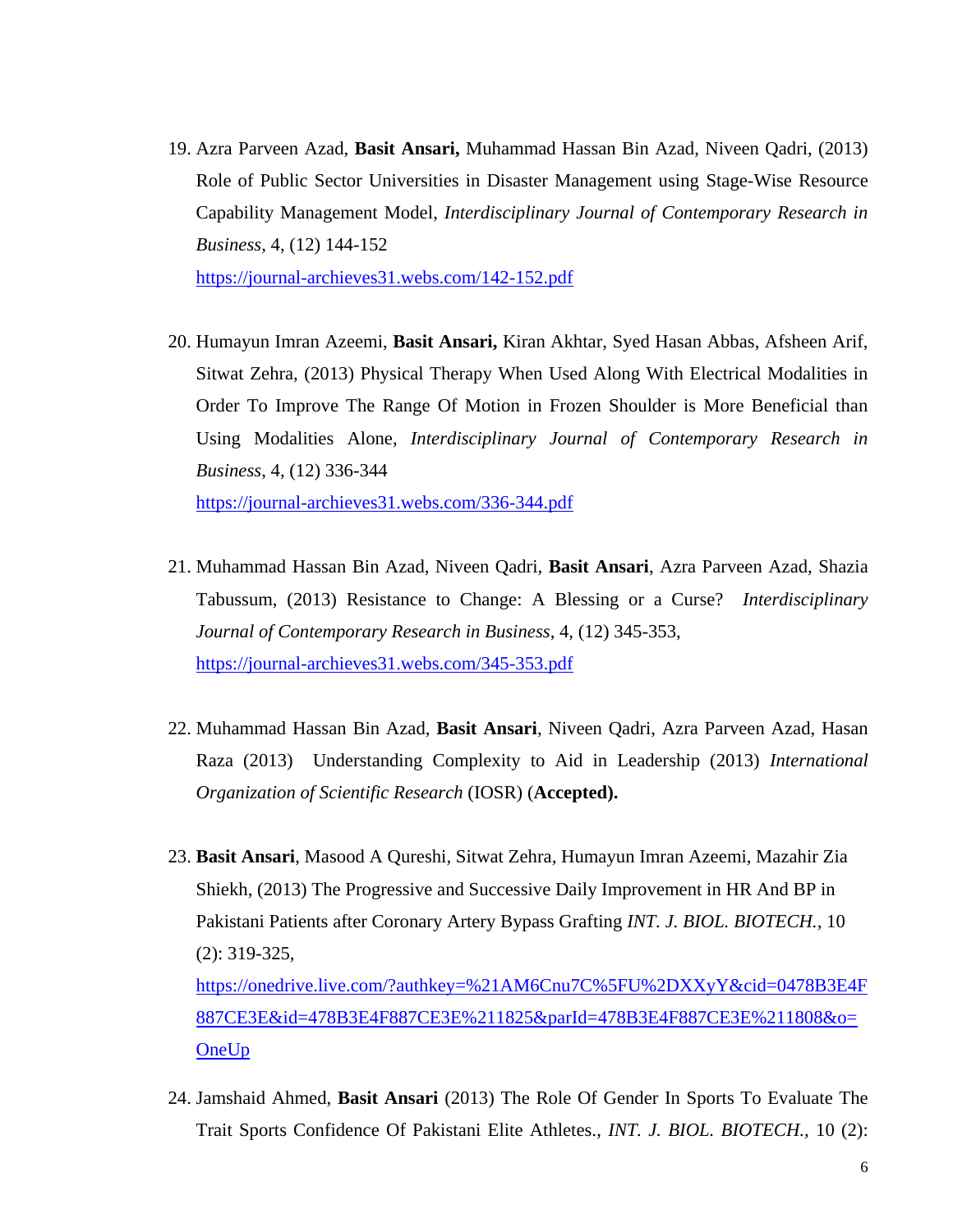[https://onedrive.live.com/?authkey=%21AIJg9vened2izOo&cid=0478B3E4F887CE3E&i](https://onedrive.live.com/?authkey=%21AIJg9vened2izOo&cid=0478B3E4F887CE3E&id=478B3E4F887CE3E%211826&parId=478B3E4F887CE3E%211808&o=OneUp) [d=478B3E4F887CE3E%211826&parId=478B3E4F887CE3E%211808&o=OneUp](https://onedrive.live.com/?authkey=%21AIJg9vened2izOo&cid=0478B3E4F887CE3E&id=478B3E4F887CE3E%211826&parId=478B3E4F887CE3E%211808&o=OneUp)

- 25. Muhammad Hassan Bin Azad, **Basit Ansari**, Azra Parveen Azad, Hasan Raza (2013) Critical Analysis of the Accountability of Multinational Enterprises for Detrimental Effects on the Environment in Developing Countries**.** (2013) *International Organization of Scientific Research* (IOSR) (**Accepted).**
- 26. **Alvi Nabeel Ahmed & Ansari Basit** (2012) Good Governance in Pakistan: Problems and Possible Solutions *The international journal of history and social sciences(Jhss)* 3 (2) 111-131 [https://www.academia.edu/3737451/Good\\_Governance\\_in\\_Pakistan\\_Problems\\_and\\_Poss](https://www.academia.edu/3737451/Good_Governance_in_Pakistan_Problems_and_Possible_Solutions) [ible\\_Solutions](https://www.academia.edu/3737451/Good_Governance_in_Pakistan_Problems_and_Possible_Solutions)
- 27. **Basit Ansari**, Masood A Qureshi, Sitwat Zehra, Humayun Imran Azeemi, Syed Hassan Abbas, (2012) Cardiac Functional Improvement Following Exercise Training Program in Pakistani Patients after Coronary Artery Bypass Grafting Surgery. *INT. J. BIOL. BIOTECH* 9 (1-2): 69-73 [https://onedrive.live.com/?authkey=%21AHkF6BZn8gTuQGw&cid=0478B3E4F887CE](https://onedrive.live.com/?authkey=%21AHkF6BZn8gTuQGw&cid=0478B3E4F887CE3E&id=478B3E4F887CE3E%211724&parId=478B3E4F887CE3E%211690&o=OneUp) [3E&id=478B3E4F887CE3E%211724&parId=478B3E4F887CE3E%211690&o=OneUp](https://onedrive.live.com/?authkey=%21AHkF6BZn8gTuQGw&cid=0478B3E4F887CE3E&id=478B3E4F887CE3E%211724&parId=478B3E4F887CE3E%211690&o=OneUp)
- 28. **Basit Ansari,** Masood A. Qureshi, Jugnoo Salah uddin (2009), Lifestyle, Health and Sports. *Pakistan Journal of Special Education*(PJSE) ISSN 1818-2860, Vol 10, 113-126, 2009

### **ABSTRACT PRESENT IN CONFERENCE**

- (Title: **Genomics of exercise in relation health and fitness**) 35th all Pakistan Science Conference, Dec. 20-23, 2008
- Participated as **Resource Person** in General Fitness & Athletic Coaching Course 2004 at University of Karachi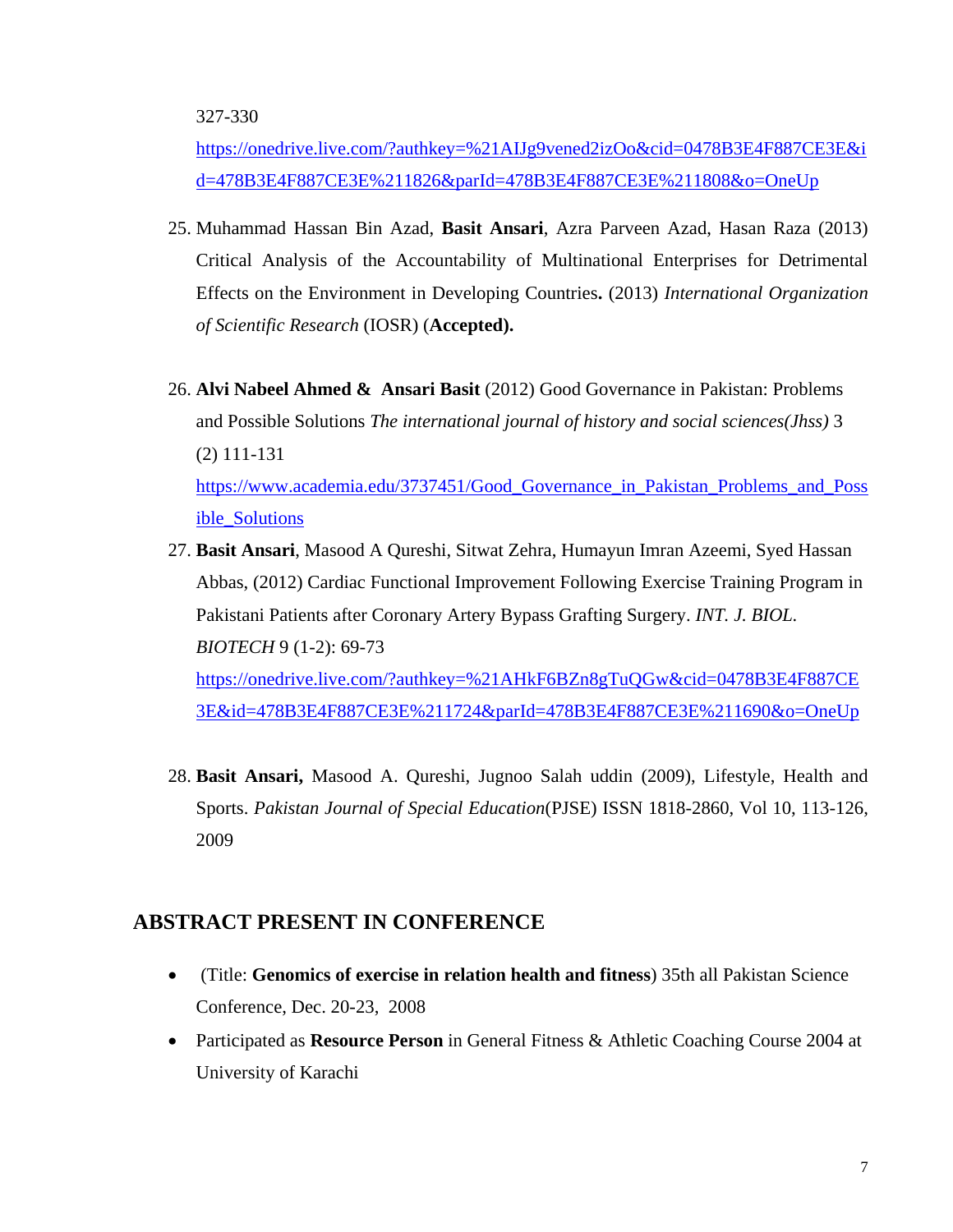### **HONORS**

| <b>Chairman Faculties Gymkhana Committee University of Karachi</b><br>$\bullet$                                                           | 2017-2018      |
|-------------------------------------------------------------------------------------------------------------------------------------------|----------------|
| <b>Student's Advisor of the University of Karachi</b><br>$\bullet$                                                                        | 2015           |
| Member of the National Testing Service Pakistan (N.T.S) as Peer<br>Reviewer & Subject Expert for Health & Physical Education.             | 2015 till date |
| <b>Member of the Selection Board of Federal Public Service Commission</b><br>(F.P.S.C) as Subject Expert for Health & Physical Education. | 2010 till date |
| Member of the H.E.C National Curriculum Revision Committee for<br><b>Health &amp; Physical Education.</b>                                 | 2009 till date |
|                                                                                                                                           |                |

### **Ph.D. THESIS COMPLETED**

**Name of Student Topic of Research Department/Institute**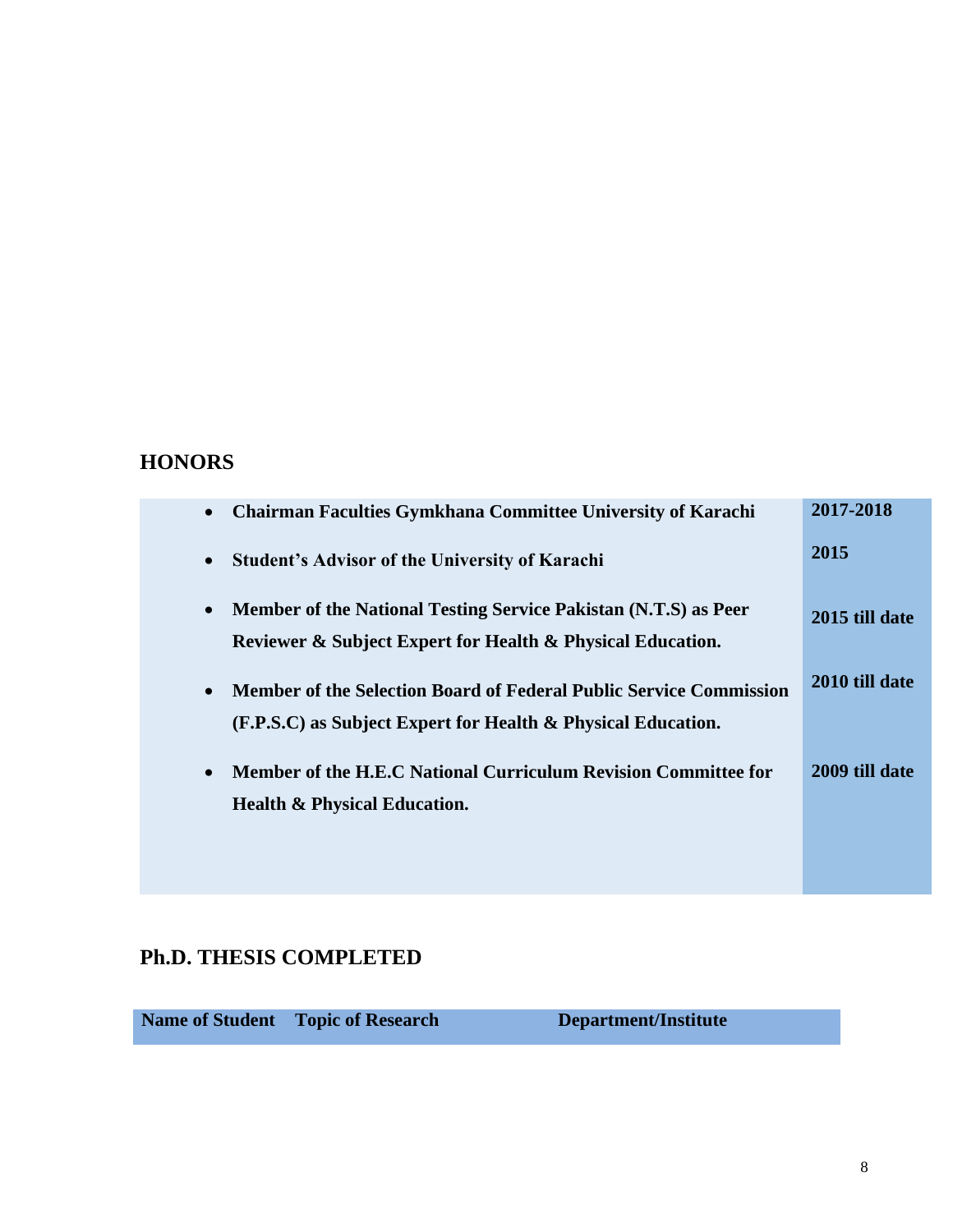| Sumaira Imran<br>Farooqui | <b>Effect of Thoracic Spine</b><br><b>Mobilization in Adolescent</b><br><b>Idiopathic Scoliosis Patients</b> | College of Rehabilitation<br>Sciences.<br>ZiaUddin University |
|---------------------------|--------------------------------------------------------------------------------------------------------------|---------------------------------------------------------------|
| Syed Abid Mehdi<br>Kazmi  | A Comparative Study of Current<br>Manual Therapy Practice in<br>Management of Low back Pain                  | College of Rehabilitation<br>Sciences,<br>ZiaUddin University |
| Amna Amir Khan            | Effect of Osteoanabolic exercise<br>on gait balance and fear of fall<br>among osteopotic females             | College of Rehabilitation<br>Sciences,<br>ZiaUddin University |

## **Ph.D. THESIS in PROGRESS**

| <b>Name of</b><br><b>Student</b> | <b>Topic of Research</b>                                                                                                                               | <b>Department/Institute</b>                                                                |
|----------------------------------|--------------------------------------------------------------------------------------------------------------------------------------------------------|--------------------------------------------------------------------------------------------|
| Aftab Ahmed<br>Mirza Baig        | Effects of Bilateral,<br>asymmetrical Limbs<br>Proprioceptive Neuromuscular<br><b>Facilitation on Multifidus</b><br>muscle in Chronic Low Back<br>Pain | Department of Health,<br>Physical Education & Sports<br>Sciences, University of<br>Karachi |

# **SPONSORED PROJECTS IN PROGRESS**

| <b>Name of the Project</b>                                                                                                                                                        | <b>Technical Review</b><br><b>Committee</b>                                                                  | <b>Sponsoring</b><br><b>Agency</b>         | <b>Amount</b><br>(Rs.) | Year |
|-----------------------------------------------------------------------------------------------------------------------------------------------------------------------------------|--------------------------------------------------------------------------------------------------------------|--------------------------------------------|------------------------|------|
| Chitosan nanoparticles as a tool<br>for the continuous degradation of<br>starch into glucose using<br>immobilized amyloglucosidase as<br>a first step in Bioethanol<br>Production | Dr. Basit Ansari<br>(Technical Review<br><b>Committee Member for</b><br><b>NRPU-HEC Research</b><br>Project) | Higher<br>Education<br>Commission<br>(HEC) | 30,44,650/             | 2017 |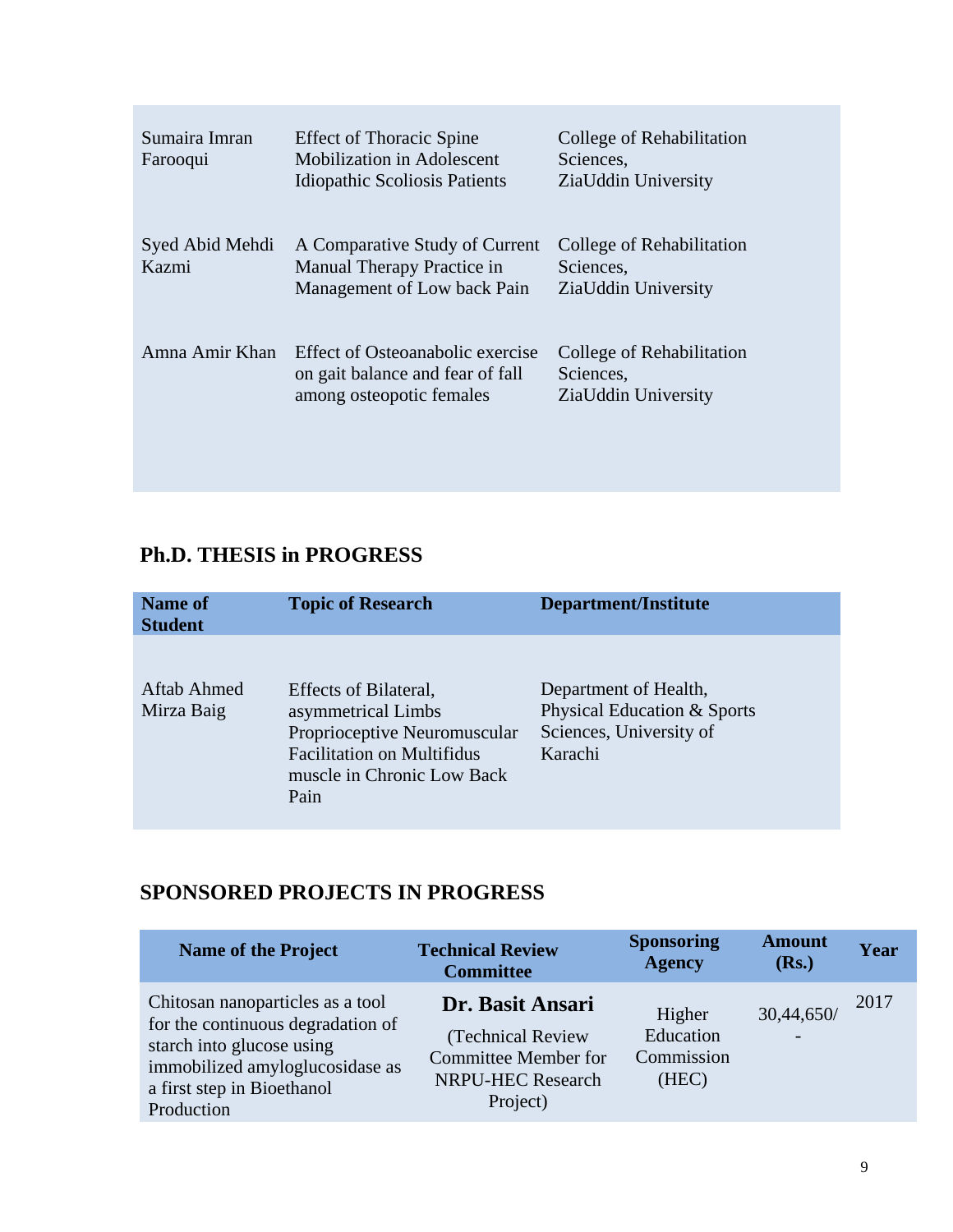### **PROFESSIONAL / TEACHING EXPERIENCE**

**Associate Professor,** Department of Health, **8** Physical Education & Sports Sciences University of Karachi

**th Dec 2014- Till Date**

#### **Description of Duties:**

- To design, update and get approval from the appropriate bodies of the curricula to be undertaken for the program, as Chairman/Incharge of the Board of Studies of the department.
- To attend Higher Education Commissions supervised meetings of the Curricula Committee for Health and Physical Education program at the national level to finalize syllabus and curricula.
- To recommend visiting Faculty Members to VC to participate in the teaching program of the department
- To assign and allocate the duties and time schedules of the members both teaching and non-teaching faculty members of the department like Departmental Library, Departmental Contingency, Departmental Store and Teaching Labs. etc
- To act as Center Superintendent to supervise as and when the university selects the department as an venue to hold Annual/Supplementary examination its external degree/ Professional examinations for affiliated colleges
- To attend the regular meetings of the Faculty of Science, University of Karachi, so as to discuss the academic activities of various departments
- To organize the departmental examination at the end of each semester (to arrange question papers for semester examination, to supervise the procedure and to submit the examination result to the Semester Cell of the university in time.

### **Assistant Professor, Department of Health 19 & Physical Education, University of Karachi.**

**th May2011- 7 th Dec 2014**

#### **Teaching at Postgraduate**

#### **Description of Duties:**

- Involvement in the teaching activities of the department. of 2-3 Credit hour each for the Morning Program & Evening program at Post-graduate level such as:
- Course: HPED 503 Anatomy and Physiology
- Course HPED 509 Administration and Management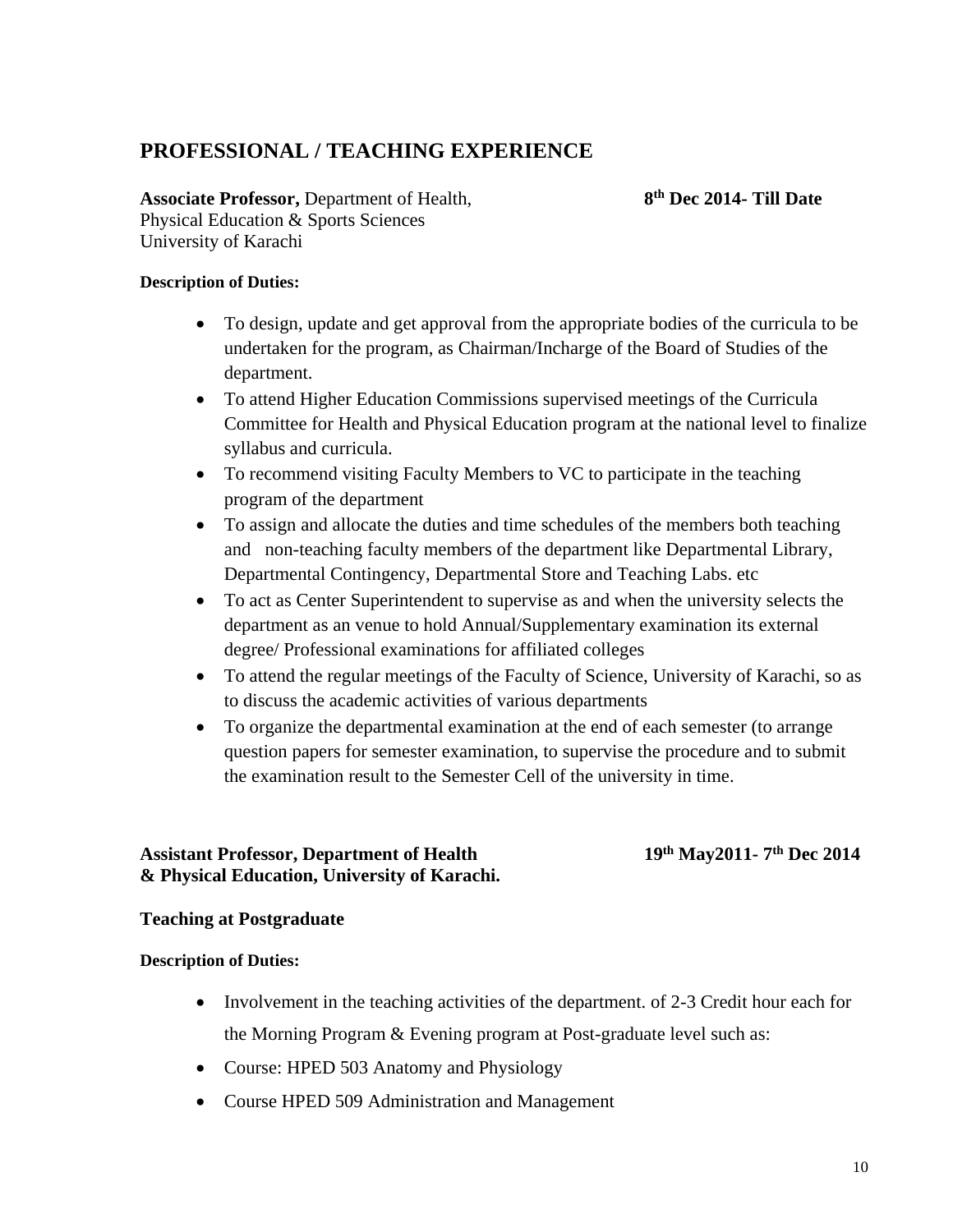- Course HPED 504 Kinesiology
- Course HPED 605 Exercise Physiology
- Course HPED 609 Sports Medicine
- To organize Departmental Seminar at national level, Guest Lectures and other academic activities within the department and the university.
- Regular and constant updating of course material through consultation of new research articles. Monographs and textbook.

**Lecturer, Department of Health, 15 Physical Education & Sports Sciences University of Karachi**

### **th Sep 2006-18th May 2011**

#### **Description of Duties:**

- Involvement in the teaching activities of the department. of 2-3 Credit hour each for the Morning Program & Evening program Under & Post-graduate level such as:
- Course No. HPED-311 Foundations of Physical Education.
- Course No. HPED-315 Skills & Techniques of Sports & Games.
- Course No. HPED- 502 Sports Nutrition.
- To framing the Time Table for all semesters for both Morning and Evening Programs.
- Overall regularity and punctuality in conducting classes and labs: General availability and academic help to students after classes.

### **Co-operative Teacher (Full time), Department of Health, 15th Feb 2005-14th Sep 2006 Physical Education & Sports Sciences University of Karachi**

#### **Description of Duties:**

• Involvement in the teaching activities of the department. of 2-3 Credit hour each for the Morning Program & Evening program.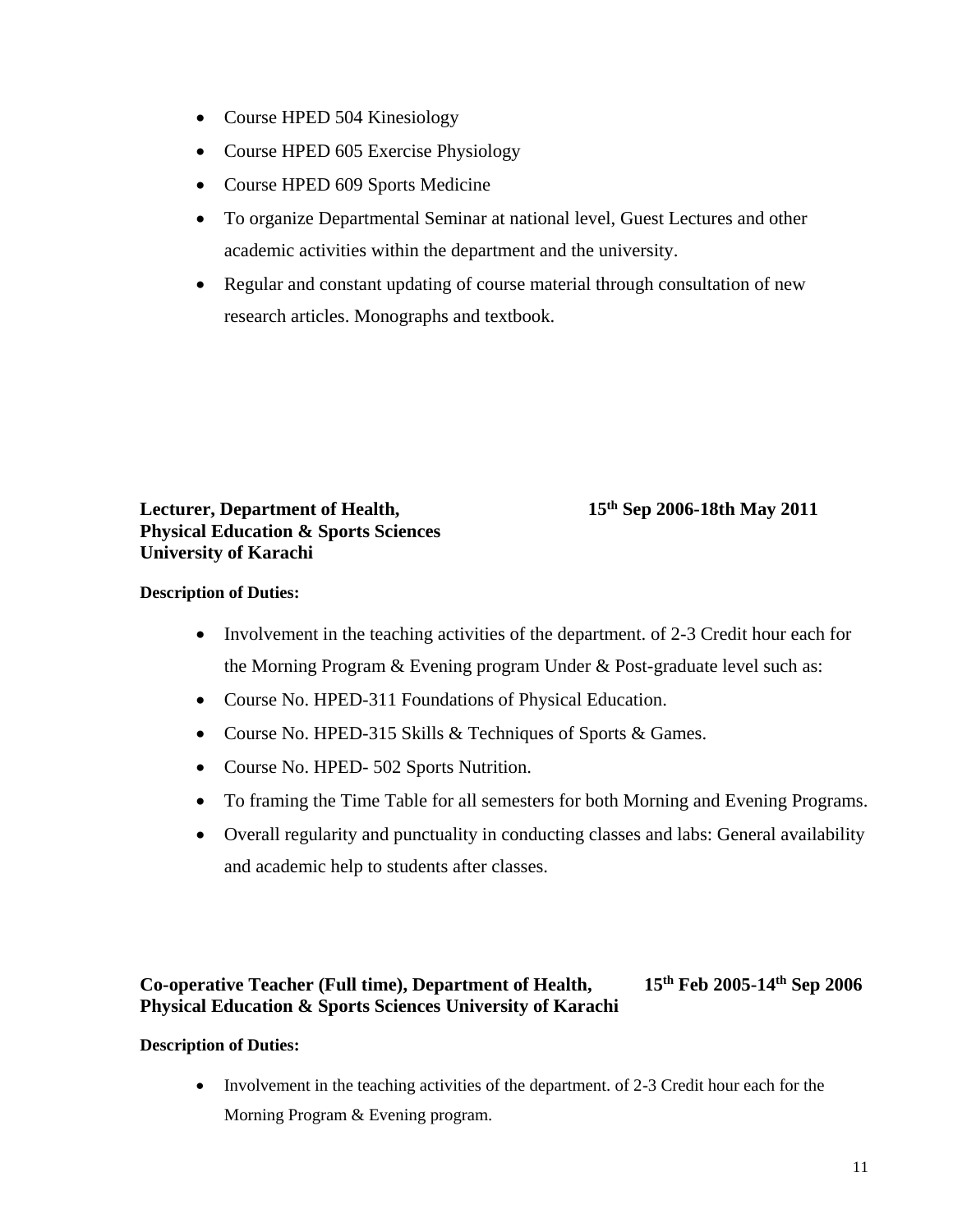- To help in arranging and supervising the Annual Sports Games and events anticipated by all the departments/ institutes of the university.
- To perform duties as assigned by the Student Advisor to help in order to maintain discipline and orderly performance of the university students in general.

### **PROFESSIONAL EXPERIENCE**

#### **Physical Educationist / Physical Therapist, 6th Jan 2003-14 Feb 2005 At Sindh Olympic Association**

#### **Description of Duties:**

 Provide Training, Coaching and Teaching to players, Managing and administrating of sports.

### **Sports Event Participation**

- Participated as **Member of Organizing Committee** in Sind Games 2008 at Hyderabad.
- Participated as **Member of Organizing Committee** in 30<sup>th</sup> National Games 2007 at Karachi.
- Participated as Secretary of Sind contingent in Inter-Provincial games 2006 Lahore
- Participated as **Medical Official in Sind University Sports Gala** 08-10 Feb. 2005 Karachi. Organized by University of Karachi.
- Participated as Medical Official in **Final Athens 2004 Olympics Qualifying Boxing**  Tournament Green Hill Cup Pakistan Karachi. May 6<sup>th</sup> -12<sup>th</sup> 2004.
- Participated as Member of **Observing Committee in 29th National Games** 2004 at Quetta.
- Participated as **Physical Therapist of Sind contingent in 29th National Games** 2004 at Quetta.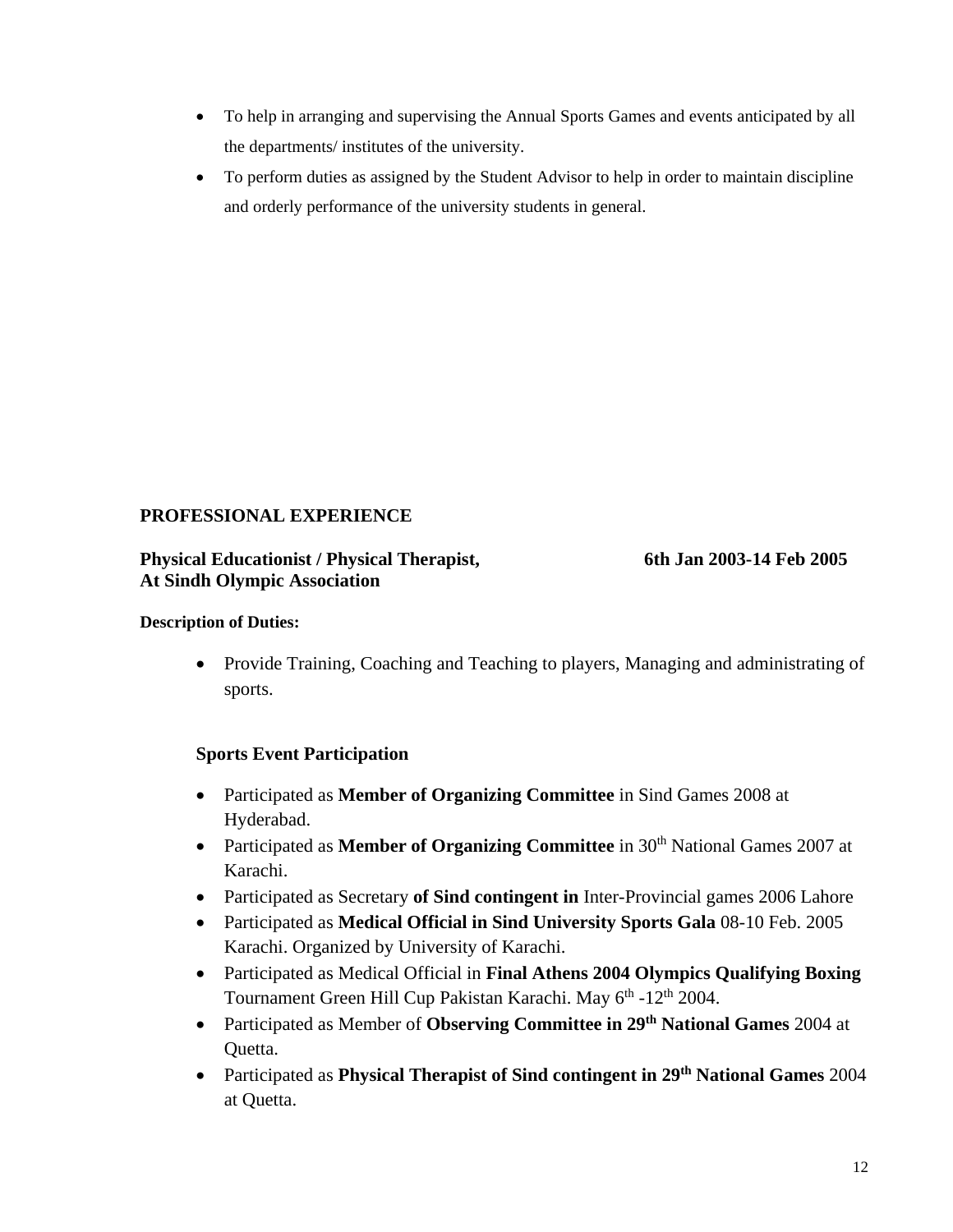- Participated as **Technical Official** in inter-Departmental Athletic Championship at Agha Khan. University hospital Karachi. April, 2004 & Oct. 2003
- Participated as **Physiotherapist** in University of Karachi Inter-Collegiate, interdepartmental, intervarsity Championship 2002.
- **Voluntary worked as Physiotherapist** with Pakistan Railway Athletics Team. 2002- 2003.
- Participated as **Physiotherapist** and **Official Coach in Special Olympic National**  games Islamabad on  $27<sup>th</sup>$  Sep. to 30sep. 2002.

### **UNIVERSITY ADMINISTRATION / COMMITTEE TASKS**

**Chairman,** Department of Health, **8** Physical Education & Sports Sciences, University of Karachi

**th Dec 2014- Till Date**

**In- Charge, Department of Health,** Physical Education & Sports Sciences University of Karachi

15<sup>th</sup> Feb 2007-7<sup>th</sup> Dec 2014

- Worked as Center Superintendent to supervise as and when the university selects the department as a venue to hold Annual/Supplementary examination its external degree/ Professional examinations for affiliated colleges.
- To attend the regular meetings of the Faculty of Science, University of Karachi, so as to discuss the academic activities of various departments.
- Worked as Member Transport Committee and car parking for convocation 2016.

### **WORKED AS EXTERNAL EXAMINER IN PHYSICAL THERAPY**

 To conduct viva as external Examine for the subject of **Cardiopulmonary Physiotherapy** at Baqai Medical University Annual Examination 2017.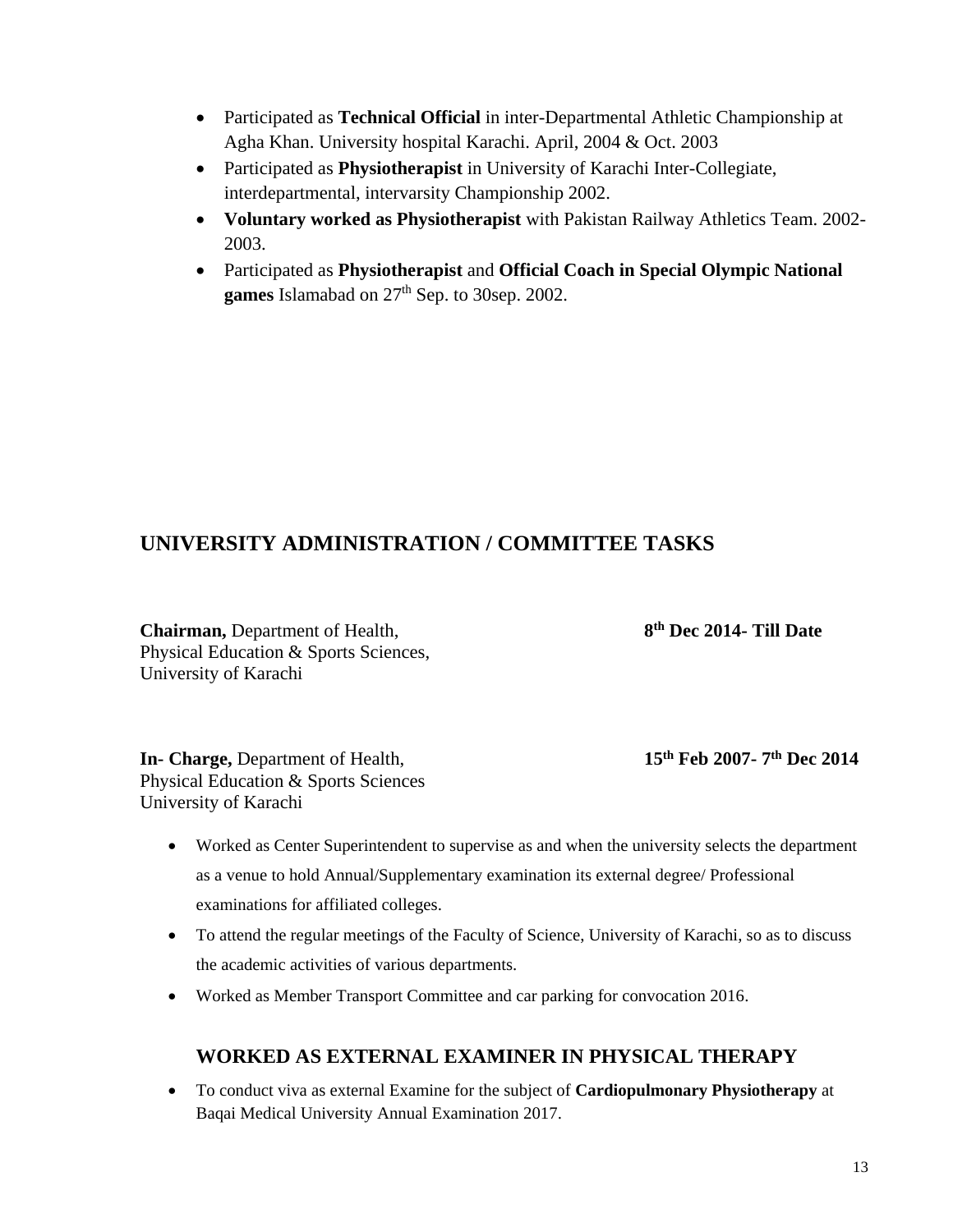- To conduct viva as external Examine for the subject of **Supervisor Clinical Practical –II** at Baqai Medical University Annual Examination 2017.
- To conduct viva as external Examine for the subject of **Supervisor Clinical Practical –III** at Baqai Medical University Annual Examination 2016.
- To conduct viva as external Examine for the subject of **Ergonomics** at Zia Uddin College of Physical Therapy Annual Examination 2015.

### **WORKED AS SUBJECT SPECIALIST:**

- Worked as subject specialist to assist Federal Public Service commission **FPCS**. 01-06-2012
- Worked as subject specialist to assist Federal Public Service commission **FPCS**. 08-06-2012
- Worked as subject specialist to assist Federal Public Service commission **FPCS**. 22-06-2012
- Worked as subject specialist to assist Federal Public Service commission **FPCS.** 29-06-2012
- Worked as subject specialist to assist Federal Public Service commission **FPCS**. 06-05-2015
- Worked as subject specialist to assist Federal Public Service commission **FPCS**. 26-10-2017

### **WORKED AS VISITING FACULTY MEMBER IN M.PHIL PROGRAM**

- Worked as Visiting Faculty member at Sarhad University of Science and information technology Peshawar November  $14<sup>th</sup>$ ,  $15<sup>th</sup>$ ,  $16<sup>th</sup>$  2014.
- Worked as Visiting Faculty member at Federal Urdu University for arts Sciences and technology January to June 2015

### **WORKED AS EXTERNAL EXAMINER IN M.PHIL EXAMINATION**

- To conduct M.Phil Viva Examination of Mr. Mohammad Ashfaq **as External Examiner** for the award of M.Phil degree in Health and Physical Education in the office of the Director, Centre for Physical Education, Health and Sports Science University of Sindh Jamshoro 14 May 2018.
- To conduct M.Phil Viva Examination of Ajbar Khan **as External Examiner** for the award of M.Phil degree in Health and Physical Education in the office of the Director, Centre for Physical Education, Health and Sports Science University of Sindh Jamshoro 14 May 2018.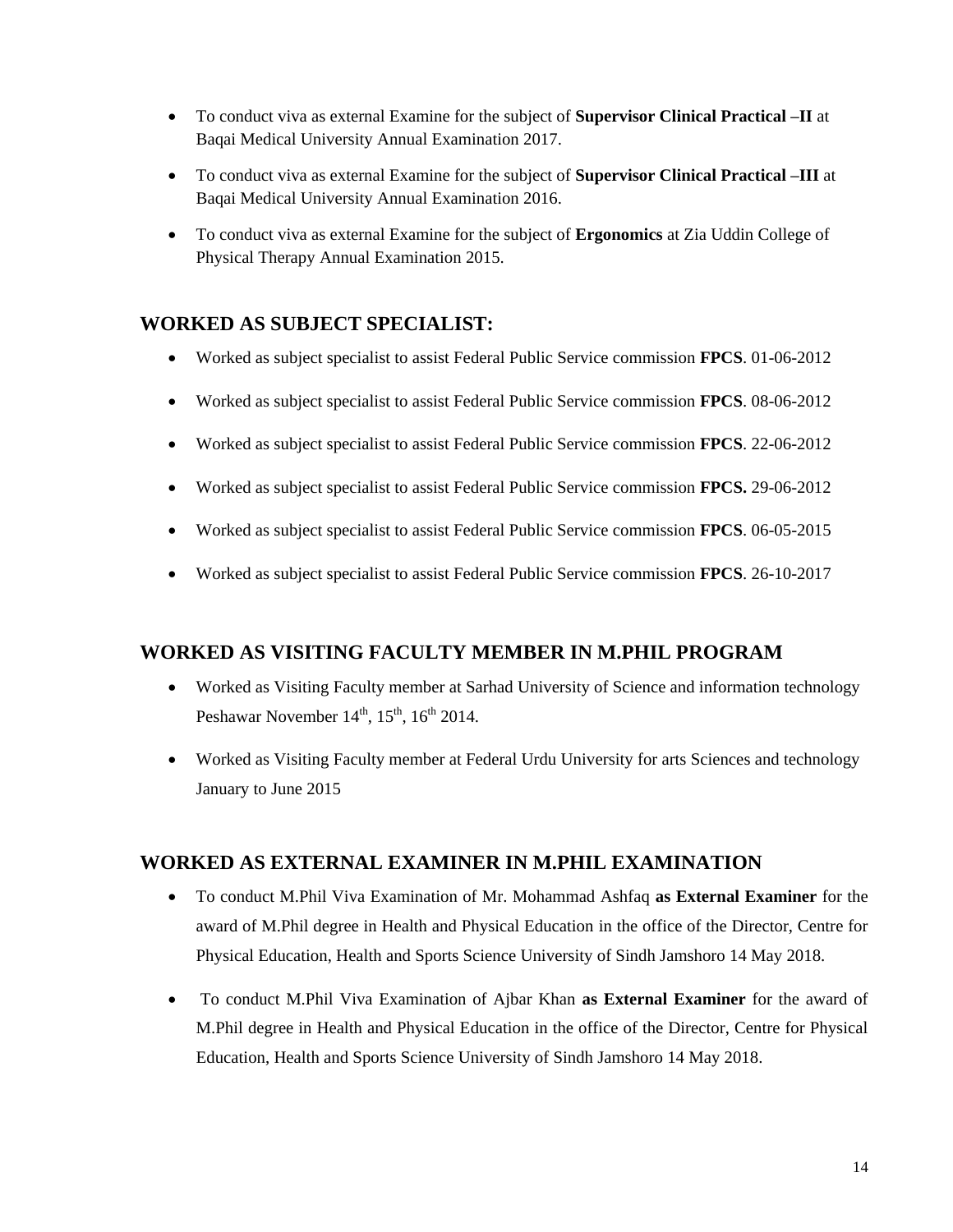To conduct M.Phil Viva Examination of Ms. Toshaba **as External Examiner** for the award of M.Phil degree in Health and Physical Education in the office of the Director, Centre for Physical Education, Health and Sports Science University of Sindh Jamshoro 5 March 2019.

### **WORKED AS EXTERNAL EXAMINER IN PH.D. EXAMINATION**

 To Conduct Ph.D. Viva Examination of Ms. Soniha Aslam as external Examiner for award of Ph.D. degree in Health & Physical Education in the Director, Centre for Physical Education, Health and Sports Science University of Sindh Jamshoro 01-09-2014.

### **BOARD OF STUDIES ATTENDED**

- $\bullet$  To attend 43<sup>rd</sup> Meeting of Board of Studies of center of Physical Education health and sports sciences university of Sindh Jamshoro on August 22, 2017.
- To attend Meeting of Board of Studies of Department of Sports Sciences University of Lahore on January 22, 2015.
- To attend  $3<sup>rd</sup>$  Meeting of Board of Studies of Federal Urdu University on August  $7<sup>th</sup>$  2014
- To attend 3<sup>rd</sup> Meeting of Board of Studies of RIPHAH International University Faisalabad on April 11, 2015.

### **M.PHIL THESIS EVALUATION**

- Evaluation of Thesis of Mr. Mohammad Ashfaq M.Phil student Department of Centre for Physical Education, Health & Sports Sciences, University of Sind Jamshoro. **Title: "Impact of Co-Curricular Activities on Students Overall Performance: A Case Study of the Students of Kohat, Pakistan"**
- Evaluation of Thesis of Ms. Toshaba M.Phil student Department of Centre for Physical Education, Health & Sports Sciences, University of Sind Jamshoro. **Title: "Evaluation of Coaching Techniques of female Directress Sports Working in Government Degree Colleges : A Case Study of Hyderabad City**
- Evaluation of Thesis of Mr. Abdus Salam, M.Phil student Department of Sports Sciences & Physical Education, Gomal University Dera Ismail Khan. **Title: "Effect of Issue & Challenges upon Collage Level Sports in Khyber Pakhtunkhwa"**
- Evaluation of Thesis of Mr. Ashiq Muhammad, M.Phil student Department of Sports Sciences & Physical Education, Gomal University Dera Ismail Khan. **Title: "The Role of Sports in the Development of Multicultural Approach"**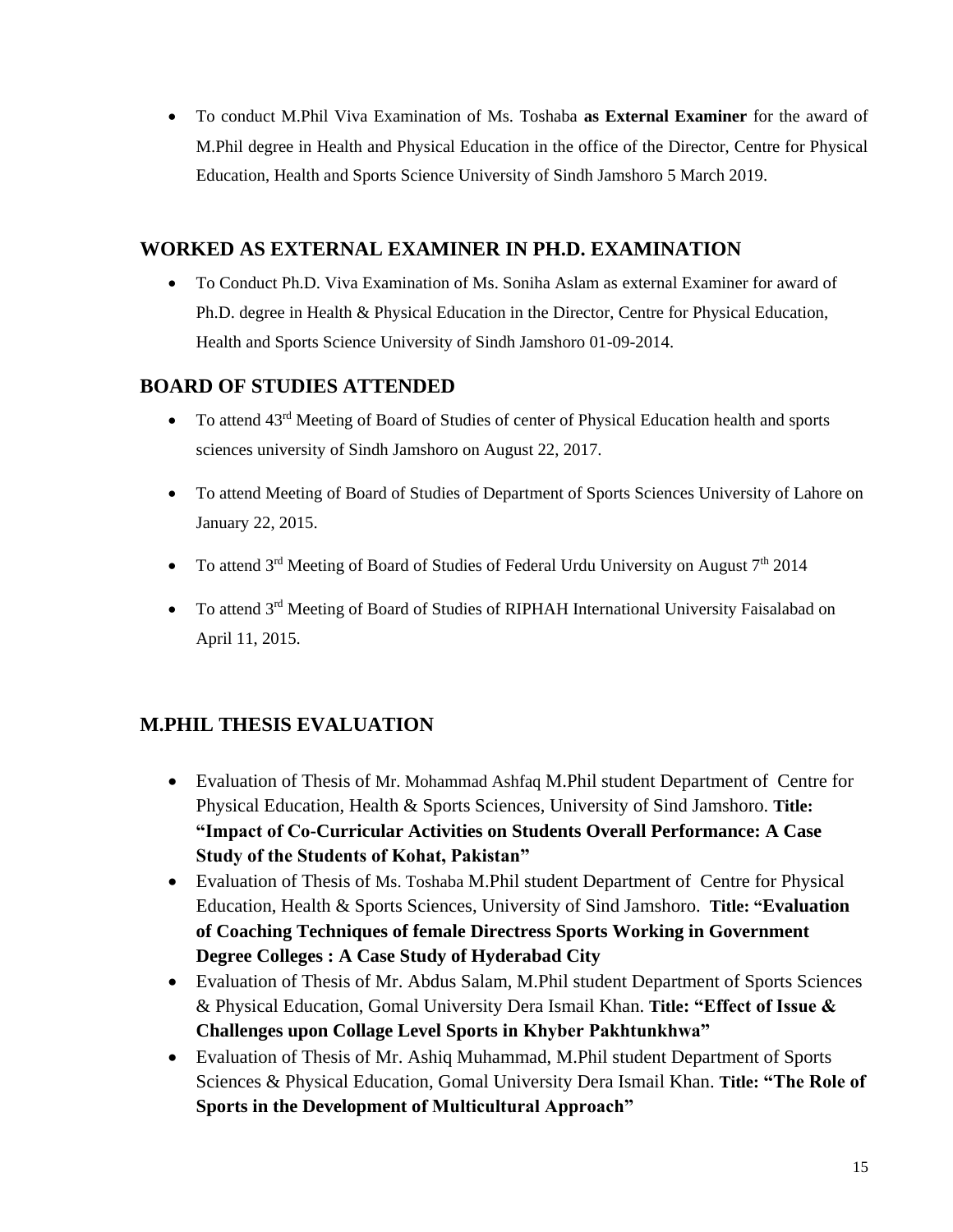- Evaluation of Thesis of Mr. Muhammad Asghar Khan, MPhil student Department of Sports Sciences & Physical Education, Gomal University Dera Ismail Khan. **Title: "Perception of Masses Regarding the Role of Sports in the Promotion of Peace and Hormeny"**
- Evaluation of Thesis of Miss Iffat Sarfaraz, M.Phil (Sports Sciences) student of the Department of Sports Sciences & Physical Education, Gomal University DIKhan, KPK. **Title:"A Study to Explore the Problems Faced by Female Elite Athlete in Pakistan"**

### **PHD THESIS EVALUATION**

1. Evaluation of Thesis of Ms. Soniha Aslam, PhD student Department of Centre for Physical Education, Health & Sports Sciences, University of Sind Jamshoro. **Title "Prevalence of Obesity and Physical Activity among school going Children: ( Case Study of District Hyderabad)**

### **MEMBERSHIP AND PROFESSIONAL AFFILIATION**

### **Member of the Central Student Advisory Committee**

- To perform duties as assigned by the Student Advisor to help in order to maintain discipline and orderly performance of the university students in general.
- Attend regular meetings in this connection and help the students to find solutions of their problems as and when approached by them.
- To remain vigilant so as to prevent occurrence of any ugly Incidents/uncalled for behavior by the students while at the campus.

### **Member of the Sports Admission Committee**

 To select the students for admission to the university academic programs in all the departments for seats allocated on sports basis which includes verifying the sports credentials of the students, 2015- till date

### **Member of the Karachi University Gymkhana Committee**

 To help in arranging and supervising the Annual Sports Games and events anticipated by all the departments/ institutes of the university.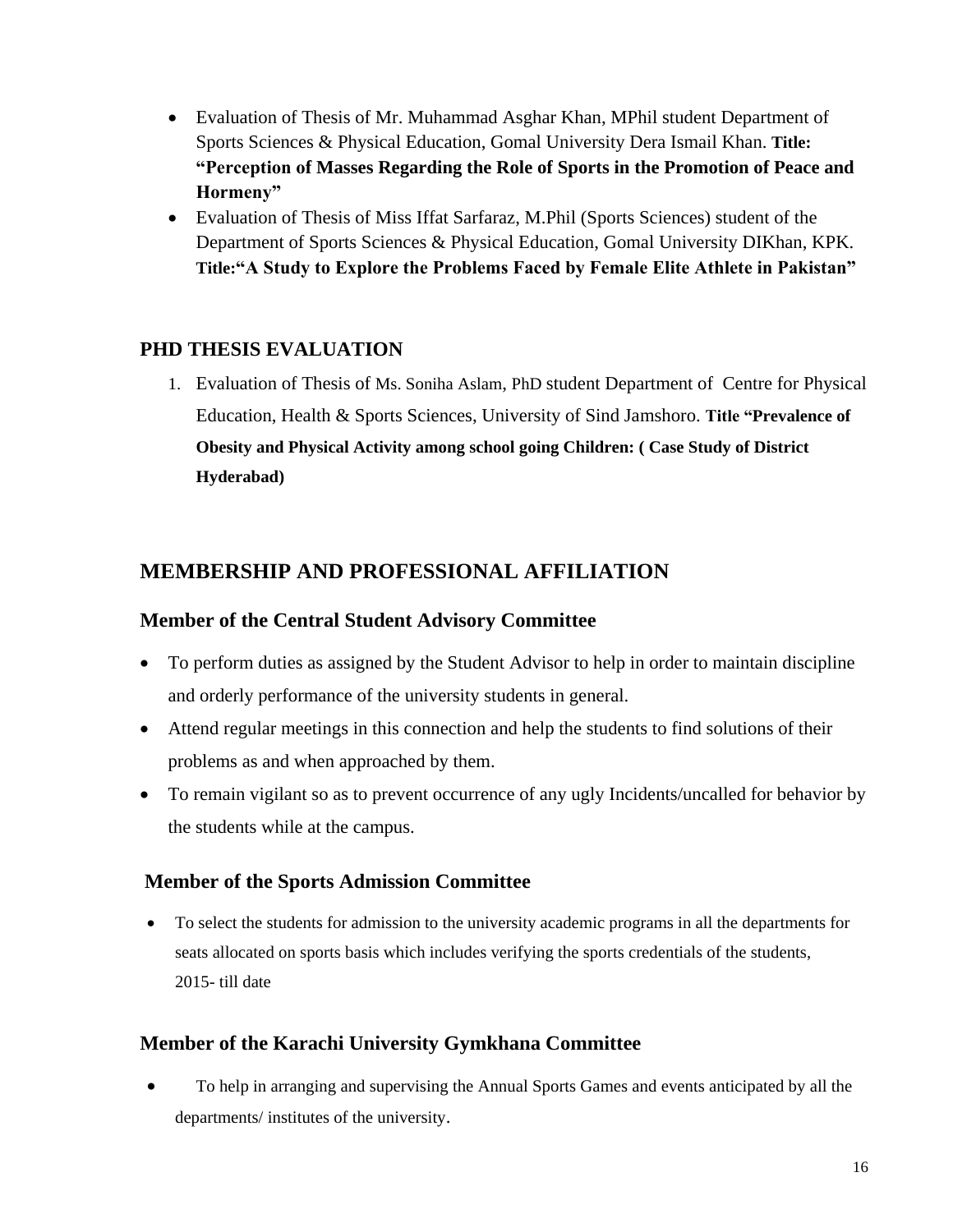### **Member of External Board of Studies**

- Appoint as Member Board of Studies in Center of Physical Education Health and Sports Science, University of Sind Jamshoro
- Appoint as representation of the Academic Council on Board of Faculty of Medicine for the period of 3 years 2017-2019.

### **Member Director Finance & Teacher Liaison Committee**

 Worked as member Director Finance and teacher liaison committee to look issue relate to Finance and Account 2015.

### **PAPER PRESENTED/PARTICIPATION IN SEMINARS & CONFERENCES**

#### **Papers**

- (Title: **Physical Activity & Fitness: Interaction in Patients with DMT2)** at "Talent Identification" Organized by Higher Education Commission at Mehran University of Engineering & Technology,Jamshoro.28th June-2nd July 2010
- **(**Title: **Dietary Aspects for Sports Management**) at "Talent Identification" Organized by Higher Education Commission at Mehran University of Engineering & Technology,Jamshoro.28th June-2nd July 2010
- (Title: **Health & life style in sports**) in National workshop on Mastering in modern sports management technique at University of Karachi.2-7 July 2008

### **WORKSHOPS & SEMINARS ORGANIZED**

- **Organized** One Day Seminar on **"Reproductive Health, Exercise and Medicine. A new trends – challenges and opportunities"** at University of Karachi. 8th 30th April 2019
- **Organized** a departmental seminar of HPESS in collaboration with Sports Medicine Association of Pakistan (SMAP) on "**Sports Injuries"** July 19, 2016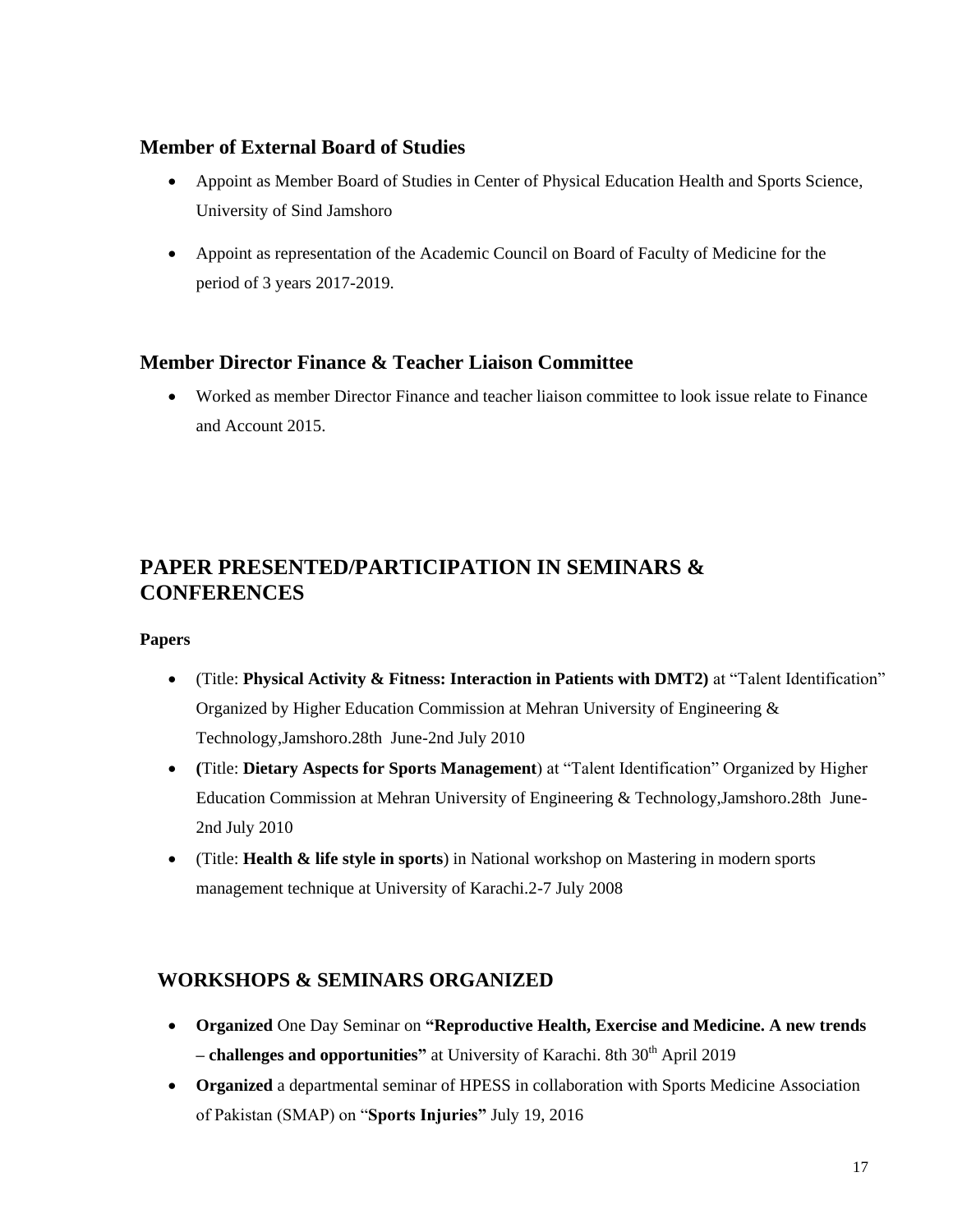- **Organized** One Day Seminar on **"Geriatric Concern, Challenges & Opportunities"** at University of Karachi. 25<sup>th</sup> March 2012.
- **Organized** One Day Seminar on **"Prevention of Osteoporosis through Physical Activity"** at University of Karachi. 8th Aug 2008.
- **Organized** National workshop on **"Mastering in modern sports management technique"** at University of Karachi.2-7 July 2008.
- **Organized Interdisciplinary Social Science international Conference,** at University of Karachi Nov. 5-6, 2008.

### **SEMINARS ATTENDED**

- **Attended** One Day Seminar on **"Healthy Youth Strong Nation"** On Monday 25th March 2019 organized by Dean Faculty of Arts and Social Sciences and Organizing Committee University of Karachi
- **Attended** an Awareness Seminar on **World Kidney Day on Thursday 14th March 2019**, at the Arts & Social Sciences Auditorium University of Karachi
- **Attended** to the **Annual International Conference on Rehabilitation Translation, Clinical & Research Perspective** held on February 23rd to 24th, 2018 organized by Ziauddin University
- **Attended** to the **Sports Injuries Seminar & Hands-On training on Taping techniques** held on Tuesday, July 19, 2018 at Karachi organized by Department of Health, Physical Education & Sports Sciences University of Karachi.
- **Attended** to the **World Women Pharmacists Day** held on October 1st & 2nd 2018at Muhammad Uzair Auditorium organized by Jinnah University for Women Faculty of Pharmacy
- **Attended** to the **32nd International Pak Orthocon 2018** Organized Pakistan Orthopedic Association held on November 15-18, 2018 at Pearl Continental Hotel, Karachi
- **Attended** ORANGE the **Seminar "End Violence against Women and Girls" November 29th, 2018** at Arts Auditorium University of Karachi
- **Attended** Technologies Displayed by University of Karachi- **Post Summit Seminar** on January 19th 2017Arts Auditorium University of Karachi organized Office of Research, Innovation & Commercialization (ORIC) University of Karachi.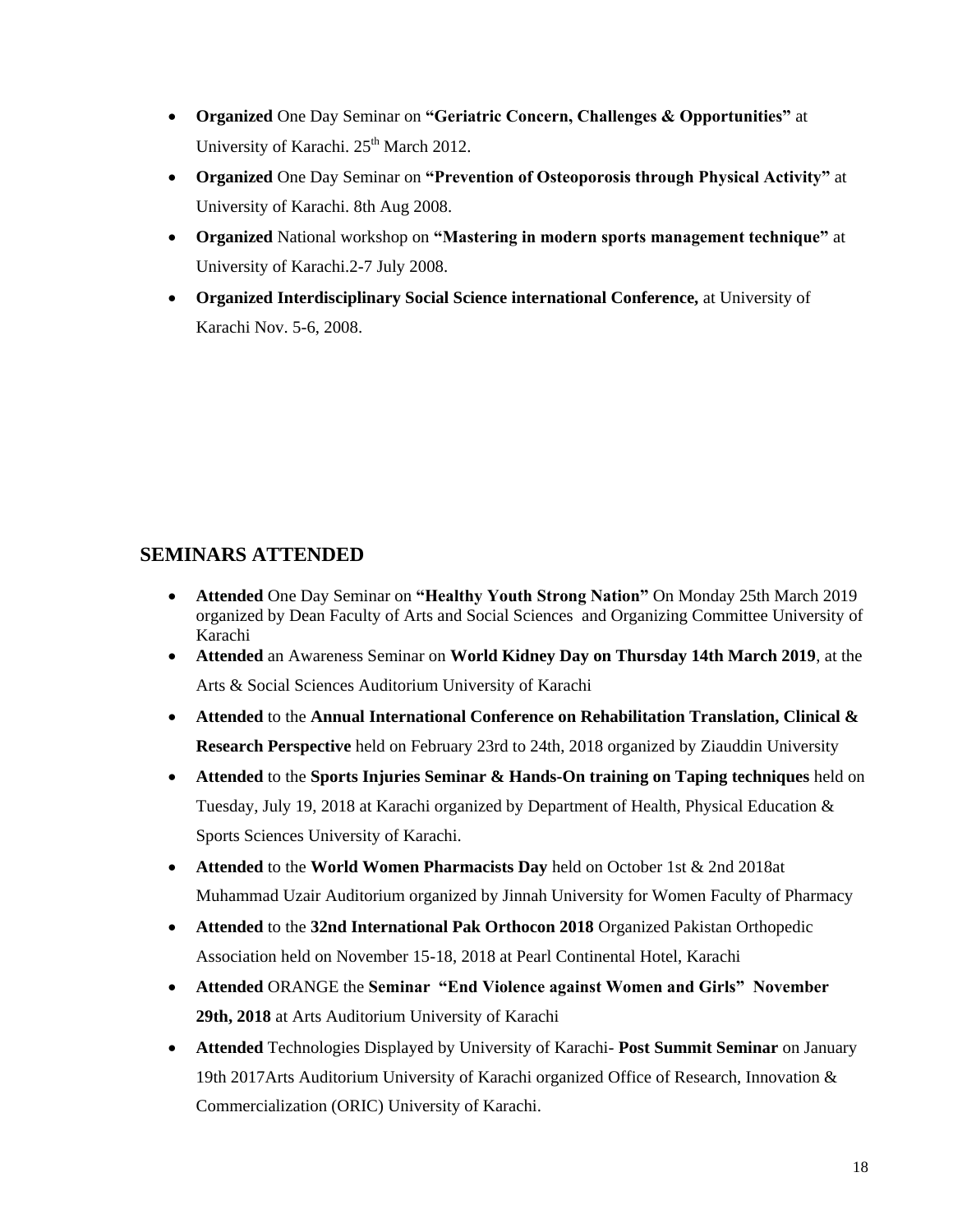- **Attended** to the **Sports Medicine & Fitness** Seminar held on Saturday, 13th May 2017 at Marriot Hotel, Karachi Sports Medicine Association of Pakistan
- **Attended National Sports Conference** 2017 Organized by Pakistan Sports Board held on May 25th, 2017 at Move n Pick Hotel, Karachi
- **Attended** to the **Add life to years Physical Therapist help to improve mobility and quality of life** held on September 08, 2017. Organized by Baqai Medical University
- **Attended** to the **17th SMAP** and **AFSM Sports Medicine Congress** held on 30th Nov-2nd Dec, 2017, Avari Towers Hotel, Karachi
- **Attended** Awareness Seminar on **HEC NRPU Research Proposal Grant March 28, 2016**
- **Attended** to the **Pre-Competition Stress Management** held April 22nd, 2016 at Council Hall, Dean Faculty of Science organized by Department of Health, Physical Education & Sports Sciences University of Karachi.
- **Attended** to the **16th SMAP Scientific Congress** held on Saturday, 28th May 2016 at Marriot Hotel, Karachi Sports Medicine Association of Pakistan
- **Attended** to **The Vital Role of Nutrition in Sports** held on Thursday 17th November 2016 organized by Department of Zoology Collaboration with the Department of Sports Sciences Federal Urdu University of Arts, Science and Technology.
- **Attended** to the **30th International Pak Orthocon** 1st -4th December Pearl Continental Hotel, Karachi Musculoskeletal Trauma New Trends Organized by Hyderabad
- **Attended** to the for attending the **Physiotherapy symposium on Manipulative Method and Orthopedic Biomechanics** Organized by Liaquat National School of Physiotherapy & Department of BME, NED University on December 15th, 2016
- **Attended** Free Mental Health Camp to be held on 26th November, 2016 with the theme **"Mental Health & Psychological First Aid: Living with Dignity**"
- **Attended "Mental Health and Psychological First Aids" "OBSERVE", "LISTEN" and "CONNECT"** On 27th November, 2016 at PRESTON University, Karachi.
- **Attended** in **16th Sports Medicine Association of Pakistan (SMAP) Scientific Congress** at Marriott Hotel, Karachi. May 2016
- **Attended** in a seminar on **"Pre-Competition Stress Management"** organized by Department of Health, Physical Education & Sports Sciences, and University of Karachi. April 2016
- **Attended** to **End Note: the Citation Management Software** held at Pharmacy Auditorium, University of Karachi on February 26, 2015 Organized by Karachi University Teachers' Society (KUTS).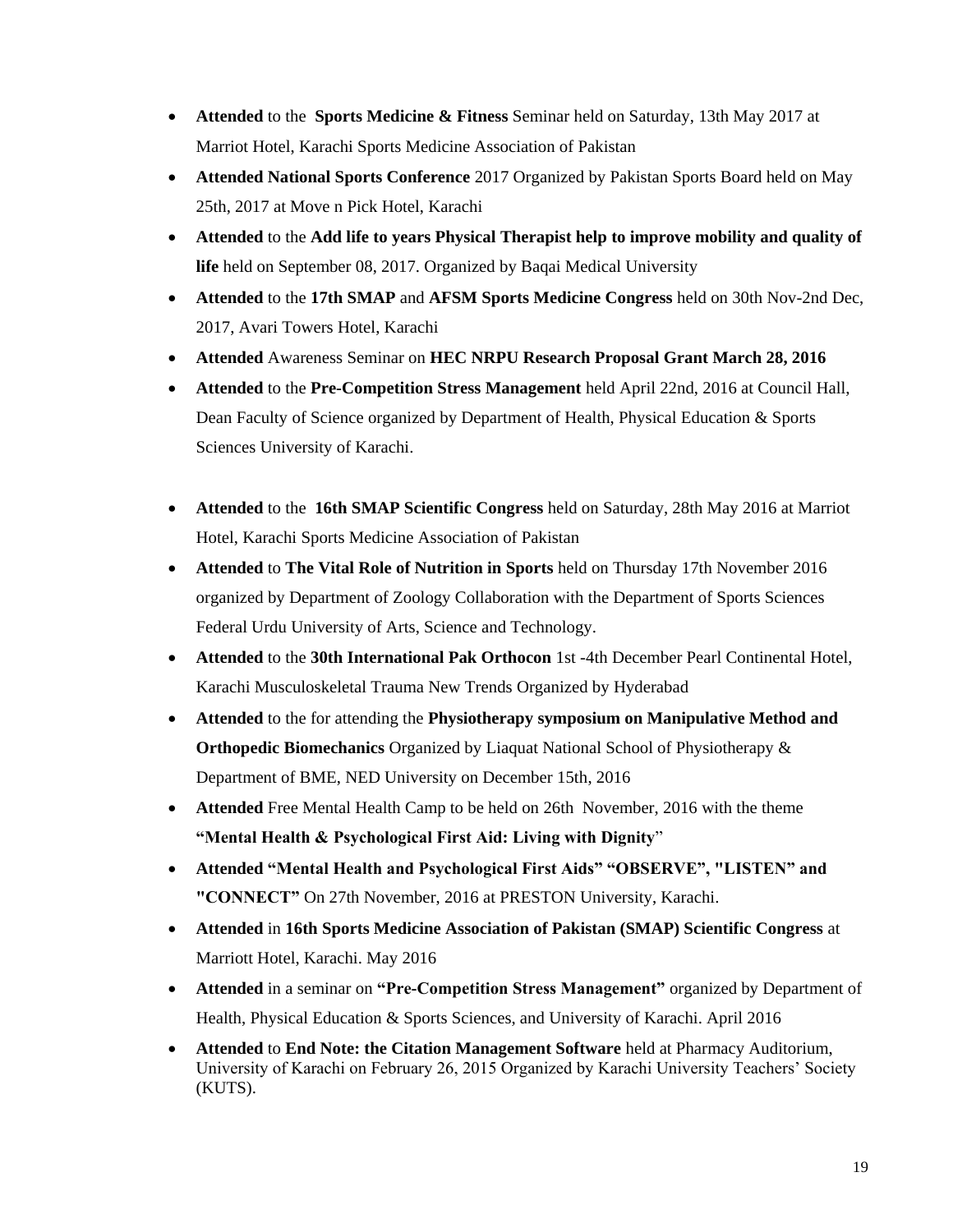- **Attended** in a workshop **"Planning, Execution & Successful Accomplishment of Research Degrees "**held at Dr. A.Q. Khan Institute of Biotechnology & Genetic Engineering (KIBGE), University of Karachi. April 2014
- **Attended** to the **6th National Conference on Healthcare concerns and Phytotherapies** held on 26th June 2014. Organized Research Institute of Pharmaceutical Sciences, Department of Pharmacognosy Faculty of Pharmacy, University of Karachi
- **Attended** to the **Quality Cardio Pulmonary Resuscitation (QCPR)** organized by Research & Skills Development Centre (RSDC), Liaquat National Hospital and Medical College October 25th, 2014
- **Attended & Participated** as Member of panel Discussion on the topic of **"Crisis Management: Current Scenario,** March 25 2013, University of Karachi
- **Attended** to the **Controversies in Management of Lymphoma** organized by Department of oncology held September 7th, 2013 Liaquat National Convention Centre
- **Attended** One Day Training Workshop on "Gender Sensitization" at University of Karachi.25<sup>th</sup> Oct 2012
- **Attended** One Day Workshop on **"Self-Assessment Report",** Organized by Quality Enhancement Cell University of Karachi.3rd Sep 2012.

### **CONFERENCES ATTENDED**

- Attended 2<sup>nd</sup> International Conference on Sustainable Development: Halophytes for Green Revolution **07th January 2019.**
- **Attended** Conference Cum Expo on 'Higher Education in Science and Technology for Socio-Economics Development of Pakistan' **February 11-13, 2019**
- **Attended** 4th International Conference "Food & Nutritional Security in Changing Climate" **March 3-4, 2019**
- **Attended** International conference on information sciences & communication technology (icisct'19). **March 9th and 10th, 2019**
- **Attended** Second Pak-Turk International Conference on Emerging Technologies in the Field of Science and Engineering **March 11-13, 2019.**
- **Attended** International Conference Re-Defining Mental Health and Well-Being ICRMHW-2018 **April 5, 2018.**
- **Attended** 3 Days International Conference On "Biological Control of Pests & Diseases: Progress & Prospects" **July 09-11, 2018.**
- **Attended** for National Conference on Emerging Trends in Bioinformatics and Bio-sciences **9-11 August 2018.**